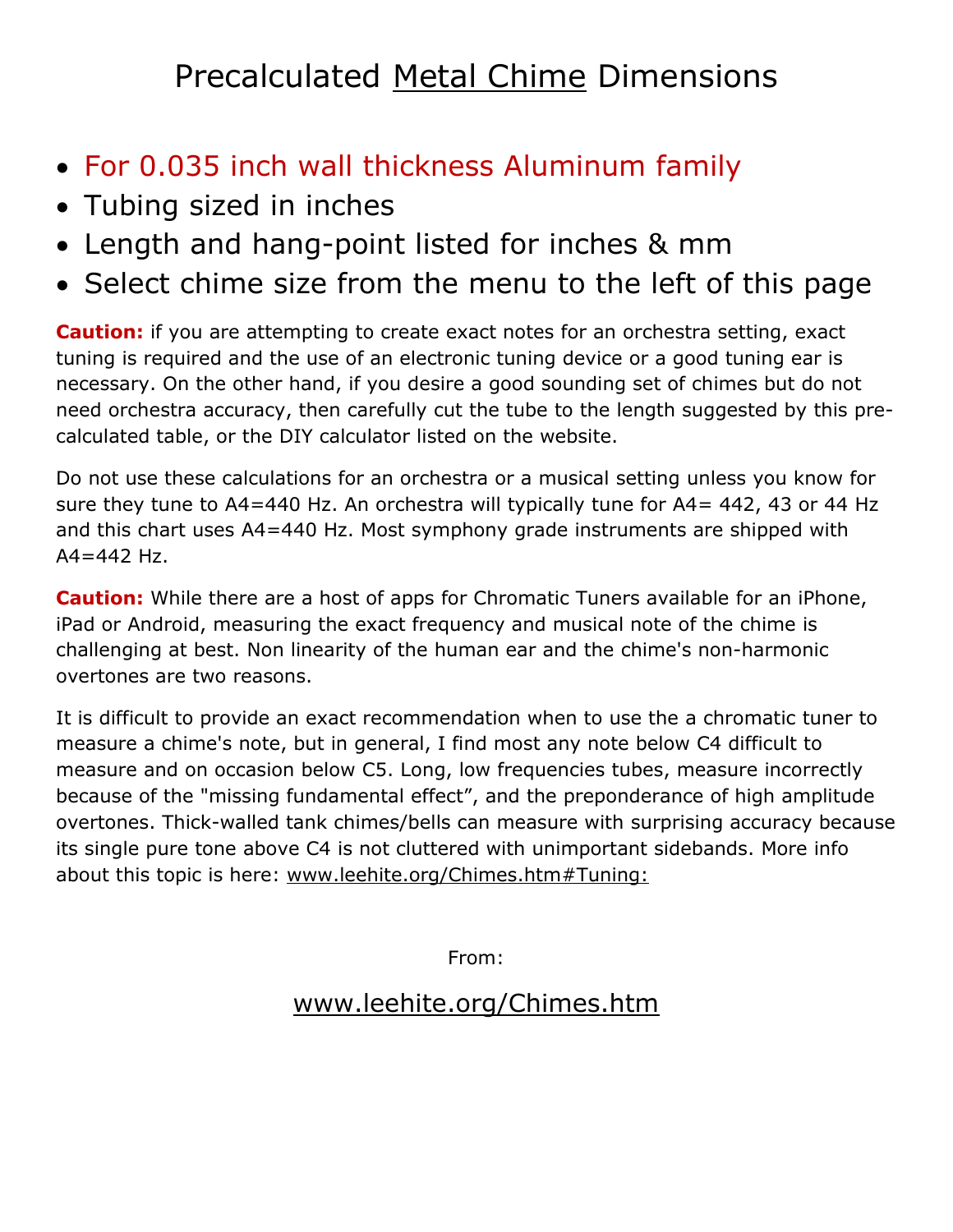| <b>Tubular Wind Chime Dimensions</b><br>Aluminum .035 Wall |                  |                                          |                         |                                                                                                      |                |                                     |                               |                         |                               |                |              |  |  |
|------------------------------------------------------------|------------------|------------------------------------------|-------------------------|------------------------------------------------------------------------------------------------------|----------------|-------------------------------------|-------------------------------|-------------------------|-------------------------------|----------------|--------------|--|--|
|                                                            |                  |                                          | Nominal size = $1/2$ "  |                                                                                                      |                | A=440 Hz, tube open at both ends    |                               |                         |                               |                |              |  |  |
|                                                            | $OD$ inches $=$  | 0.500                                    |                         | ID inches = $0.430$                                                                                  |                |                                     | Material =<br><b>Aluminum</b> |                         |                               |                |              |  |  |
| $\text{Wall} = 0.035$                                      |                  | inches                                   |                         | * Tubing length calculated for fundamental frequency ** Hang Point is for fundamental frequency node |                |                                     |                               |                         |                               |                |              |  |  |
|                                                            | A=440            |                                          | Hang                    |                                                                                                      | Hang           |                                     | $A=440$                       |                         | Hang                          |                | Hang         |  |  |
| Octave                                                     | Freq.            | Length *                                 | Point**                 | Length *                                                                                             | Point**        | Octave                              | Freq.                         | Length *                | Point**                       | Length *       | Point**      |  |  |
| <b>Note</b>                                                | Hz               | inches                                   | inches                  | mm                                                                                                   | mm             | <b>Note</b>                         | Hz                            | inches                  | inches                        | mm             | mm           |  |  |
| C <sub>1</sub><br>$C^{\#}/D^b$                             | 32.70            | 59 3/4                                   | 13 3/8                  | 1,516.5                                                                                              | 340.0          | C <sub>5</sub><br>$C^{\#}/D^D$      | 523.30                        | 14 15/16                | $3 \frac{3}{8}$               | 379.1          | 85.0         |  |  |
|                                                            | 34.60            | 58 1/8                                   | 13 1/16<br>12 5/8       | 1,475.2                                                                                              | 330.7          |                                     | 554.40                        | $14 \t1/2$<br>14 1/8    | $3 \t1/4$<br>$3 \frac{3}{16}$ | 368.0          | 82.5         |  |  |
| D<br>$D^{\#}/E^b$                                          | 36.70<br>38.90   | 56 7/16<br>54 13/16                      | 12 5/16                 | 1,432.4<br>1,391.1                                                                                   | 321.1<br>311.9 | D<br>$D^{\prime\prime}/E^b$         | 587.30<br>622.30              | 13 11/16                | $3 \frac{1}{16}$              | 358.5<br>347.4 | 80.4<br>77.9 |  |  |
| Ε                                                          | 41.21            | 53 1/4                                   | 11 15/16                | 1,351.5                                                                                              | 303.0          | Ε                                   | 659.30                        | 13 5/16                 | 3                             | 337.9          | 75.8         |  |  |
| F                                                          | 43.70            | 51 11/16                                 | 11 9/16                 | 1,311.8                                                                                              | 294.1          | F                                   | 698.50                        | 12 15/16                | $2 \t7/8$                     | 328.4          | 73.6         |  |  |
| $F# / G^D$                                                 | 46.30            | 50 1/4                                   | $11 \t1/4$              | 1,275.3                                                                                              | 285.9          | $F#/\overline{G}^D$                 | 740.00                        | 12 9/16                 | 2 13/16                       | 318.8          | 71.5         |  |  |
| G                                                          | 49.00            | 48 13/16                                 | 10 15/16                | 1,238.9                                                                                              | 277.8          | G                                   | 784.00                        | 12 3/16                 | $2 \frac{3}{4}$               | 309.3          | 69.3         |  |  |
| $G^{\#}/A^D$                                               | 51.90            | 47 7/16                                  | 10 5/8                  | 1,204.0                                                                                              | 269.9          | $G^H/A^D$                           | 830.60                        | 7/8<br>11               | 2 11/16                       | 301.4          | 67.6         |  |  |
| Α                                                          | 55.01            | 1/16<br>46                               | 10 5/16                 | 1,169.1                                                                                              | 262.1          | Α                                   | 880.00                        | 1/2<br>11               | 29/16                         | 291.9          | 65.4         |  |  |
| $A^{\#}/B^{\circ}$                                         | 58.30            | 3/4<br>44                                | 10 1/16                 | 1,135.8                                                                                              | 254.6          | $A^H/B^D$                           | 932.30                        | 3/16<br>11              | $2 \frac{1}{2}$               | 283.9          | 63.7         |  |  |
| В                                                          | 61.70            | 1/2<br>43                                | $9 \frac{3}{4}$         | 1,104.0                                                                                              | 247.5          | B                                   | 987.80                        | 7/8<br>10 <sup>°</sup>  | 27/16                         | 276.0          | 61.9         |  |  |
| C <sub>2</sub>                                             | 65.40            | 1/4<br>42                                | 9 1/2                   | 1,072.3                                                                                              | 240.4          | C <sub>6</sub>                      | 1,046.50                      | 9/16<br>10 <sup>°</sup> | $2 \frac{3}{8}$               | 268.1          | 60.1         |  |  |
| $C^{\prime\prime}/D^D$                                     | 69.30            | 1/16<br>41                               | 93/16                   | 1,042.2                                                                                              | 233.7          | $C^{\prime\prime}/D^D$              | 1,108.70                      | 10 <sup>°</sup><br>1/4  | $2\,5/16$                     | 260.1          | 58.3         |  |  |
| D                                                          | 73.41            | 7/8<br>39                                | 8 15/16                 | 1,012.0                                                                                              | 226.9          | D                                   | 1,174.61                      | 10                      | $2 \frac{1}{4}$               | 253.8          | 56.9         |  |  |
| $D^{\pi}/E^b$                                              | 77.80            | 3/4<br>38                                | 8 11/16                 | 983.5                                                                                                | 220.5          | $D^{\pi}/E^b$                       | 1,244.50                      | 9 11/16                 | $2 \frac{3}{16}$              | 245.9          | 55.1         |  |  |
| Е                                                          | 82.40            | 5/8<br>37                                | 8 7/16                  | 954.9                                                                                                | 214.1          | Е                                   | 1,318.50                      | 97/16                   | $2 \frac{1}{8}$               | 239.5          | 53.7         |  |  |
| F                                                          | 87.30            | 9/16<br>36                               | 8 3/16                  | 928.0                                                                                                | 208.0          | F                                   | 1,397.00                      | 1/8<br>9                | $2 \frac{1}{16}$              | 231.6          | 51.9         |  |  |
| $F# / G^D$                                                 | 92.50            | 9/16<br>35                               | 8                       | 902.6                                                                                                | 202.4          | $F# / G^D$                          | 1,480.00                      | 8 7/8                   | $\overline{2}$                | 225.2          | 50.5         |  |  |
| G                                                          | 98.01            | 1/2<br>34                                | $7 \frac{3}{4}$         | 875.6                                                                                                | 196.3          | G                                   | 1,568.00                      | 5/8<br>8                | 1 15/16                       | 218.9          | 49.1         |  |  |
| $G^{\#}/A^D$                                               | 103.80           | 9/16<br>33                               | 71/2                    | 851.8                                                                                                | 191.0          | $G^{\#}/A^D$                        | 1,661.20                      | 8 3/8                   | 17/8                          | 212.6          | 47.7         |  |  |
| Α                                                          | 110.00           | 32 9/16                                  | $7\;5/16$               | 826.4                                                                                                | 185.3          | Α                                   | 1,760.00                      | 8 1/8                   | 1 13/16                       | 206.2          | 46.2         |  |  |
| $A^H/B^D$                                                  | 116.50           | 31 11/16                                 | 71/8                    | 804.2                                                                                                | 180.3          | $A^{\#}/B^D$                        | 1,864.60                      | 7 15/16                 | $1 \frac{3}{4}$               | 201.5          | 45.2         |  |  |
| B                                                          | 123.50           | 30 3/4                                   | 67/8                    | 780.4                                                                                                | 175.0          | B                                   | 1,975.50                      | 7 11/16                 | $1 \frac{3}{4}$               | 195.1          | 43.7         |  |  |
| C <sub>3</sub>                                             | 130.81           | 7/8<br>29                                | 6 11/16                 | 758.2                                                                                                | 170.0          | C <sub>7</sub>                      | 2,093.00                      | $7 \t1/2$               | 1 11/16                       | 190.4          | 42.7         |  |  |
| $C^{\#}/D^b$                                               | 138.60           | 1/16<br>29                               | $6 \frac{1}{2}$         | 737.6                                                                                                | 165.4          | $C^{\prime\prime}/D^{\prime\prime}$ | 2,217.40                      | $7 \t1/4$               | $1 \t5/8$                     | 184.0          | 41.3         |  |  |
| D                                                          | 146.80           | 3/16<br>28                               | 6 5/16                  | 715.4                                                                                                | 160.4          | D                                   | 2,349.20                      | 7 1/16                  | 19/16                         | 179.2          | 40.2         |  |  |
| $D^{\#}/E^b$                                               | 155.60           | 3/8<br>27                                | $6 \frac{1}{8}$         | 694.8                                                                                                | 155.8          | $D^{\#}/E^b$                        | 2,489.01                      | 6 7/8                   | 19/16                         | 174.5          | 39.1         |  |  |
| Е                                                          | 164.80           | 26 5/8                                   | 6                       | 675.7                                                                                                | 151.5          | Е                                   | 2,637.00                      | $6\quad 5/8$            | 11/2                          | 168.1          | 37.7         |  |  |
| F                                                          | 174.61           | 25 7/8                                   | $5\overline{13/16}$     | 656.7                                                                                                | 147.2          | F                                   | 2,794.00                      | 6 7/16                  | 17/16                         | 163.4          | 36.6         |  |  |
| $F#/\overline{G}^{\sigma}$                                 | 185.00           | 25 1/8                                   | $5 \frac{5}{8}$         | 637.7                                                                                                | 143.0          | $F# / G^D$                          | 2,960.00                      | $6\quad 5/16$           | 17/16                         | 160.2          | 35.9         |  |  |
| G                                                          | 196.00           | 24 7/16                                  | $5 \frac{1}{2}$         | 620.2                                                                                                | 139.1          | G                                   | 3,136.00                      | $6 \t1/8$               | $1 \frac{3}{8}$               | 155.5          | 34.9         |  |  |
| $G^{\#}/A^D$                                               | 207.70           | 23 11/16                                 | 5 5/16                  | 601.2                                                                                                | 134.8          | $G^H/A^U$                           | 3,322.41                      | 5 15/16                 | $1 \frac{5}{16}$              | 150.7          | 33.8         |  |  |
| A<br>$A^{\#}/B^D$                                          | 220.00           | 23 1/16                                  | 5 3/16                  | 585.3                                                                                                | 131.2          | A                                   | 3,520.00                      | $5 \frac{3}{4}$         | $1 \frac{5}{16}$              | 145.9          | 32.7         |  |  |
|                                                            | 233.10           | 22 3/8                                   | 5                       | 567.9                                                                                                | 127.3          | $A^{\#}/B^D$                        | 3,729.20                      | 5 5/8                   | $1 \t1/4$<br>11/4             | 142.8          | 32.0         |  |  |
| В<br>C <sub>4</sub>                                        | 246.90           | 21 3/4<br>$21 \t1/8$                     | 47/8<br>$4 \frac{3}{4}$ | 552.0                                                                                                | 123.8          | B<br>C8                             | 3,951.00                      | 5 7/16                  | $1 \frac{3}{16}$              | 138.0          | 30.9<br>30.2 |  |  |
| $C^{\pi}/D^b$                                              | 261.60           |                                          | $4\,5/8$                | 536.2                                                                                                | 120.2          | $C^{\pi}/D^b$                       | 4,186.00                      | 5 5/16<br>$5 \t1/8$     | $1 \t1/8$                     | 134.8          |              |  |  |
| D                                                          | 277.20<br>293.70 | $20 \t1/2$                               | 4 1/2                   | 520.3                                                                                                | 116.6          | D                                   | 4,434.81                      | 5                       | $1 \t1/8$                     | 130.1          | 29.2<br>28.5 |  |  |
| $D^{\#}/E^b$                                               | 311.10           | 19 15/16<br>19 3/8                       | $4 \frac{3}{8}$         | 506.0<br>491.7                                                                                       | 113.4<br>110.2 | $D^{\#}/E^b$                        | 4,698.40<br> 4,978.00         | $4 \t7/8$               | 11/16                         | 126.9<br>123.7 | 27.7         |  |  |
|                                                            | 329.61           |                                          | 4 3/16                  |                                                                                                      |                |                                     |                               | 4 11/16                 | 11/16                         |                | 26.7         |  |  |
| Е<br>$\mathsf F$                                           | 349.30           | 18 13/16<br>18 5/16                      | $4 \frac{1}{8}$         | 477.5<br>464.8                                                                                       | 107.0<br>104.2 | Е<br>F                              | 5,274.00<br>5,588.00          | 4 9/16                  | $\mathbf{1}$                  | 119.0<br>115.8 | 26.0         |  |  |
| $F#/\overline{G}^D$                                        | 370.00           | 17 3/4                                   | $\overline{4}$          | 450.5                                                                                                | 101.0          | $F# / G^D$                          | 5,920.00                      | 4 7/16                  | $\mathbf{1}$                  | 112.6          | 25.3         |  |  |
| G                                                          | 392.00           | 17 1/4                                   | $3 \frac{7}{8}$         | 437.8                                                                                                | 98.2           | G                                   | 6,272.00                      | 4 5/16                  | 15/16                         | 109.5          | 24.5         |  |  |
| $G^{\#}/A^D$                                               | 415.30           | 16 3/4                                   | $3 \frac{3}{4}$         | 425.1                                                                                                | 95.3           | $G^H/A^D$                           | 6,644.80                      | 4 3/16                  | 15/16                         | 106.3          | 23.8         |  |  |
| Α                                                          | 440.01           | 16 5/16                                  | 3 11/16                 | 414.0                                                                                                | 92.8           | A                                   | 7,040.00                      | 4 1/16                  | 15/16                         | 103.1          | 23.1         |  |  |
| $A^H/B^D$                                                  | 466.20           | 15 13/16                                 | 39/16                   | 401.3                                                                                                | 90.0           | $A^H/B^D$                           | 7,458.40                      | 3 15/16                 | 7/8                           | 99.9           | 22.4         |  |  |
| В                                                          | 493.91           | 15 3/8                                   | 37/16                   | 390.2                                                                                                | 87.5           | B                                   | 7,902.01                      | $3 \t7/8$               | 7/8                           | 98.3           | 22.0         |  |  |
|                                                            |                  | www.home.fuse.net/engineering/Chimes.htm |                         |                                                                                                      |                | C <sub>9</sub>                      | 8,367.01                      | $3 \frac{3}{4}$         | 13/16                         | 95.2           | 21.3         |  |  |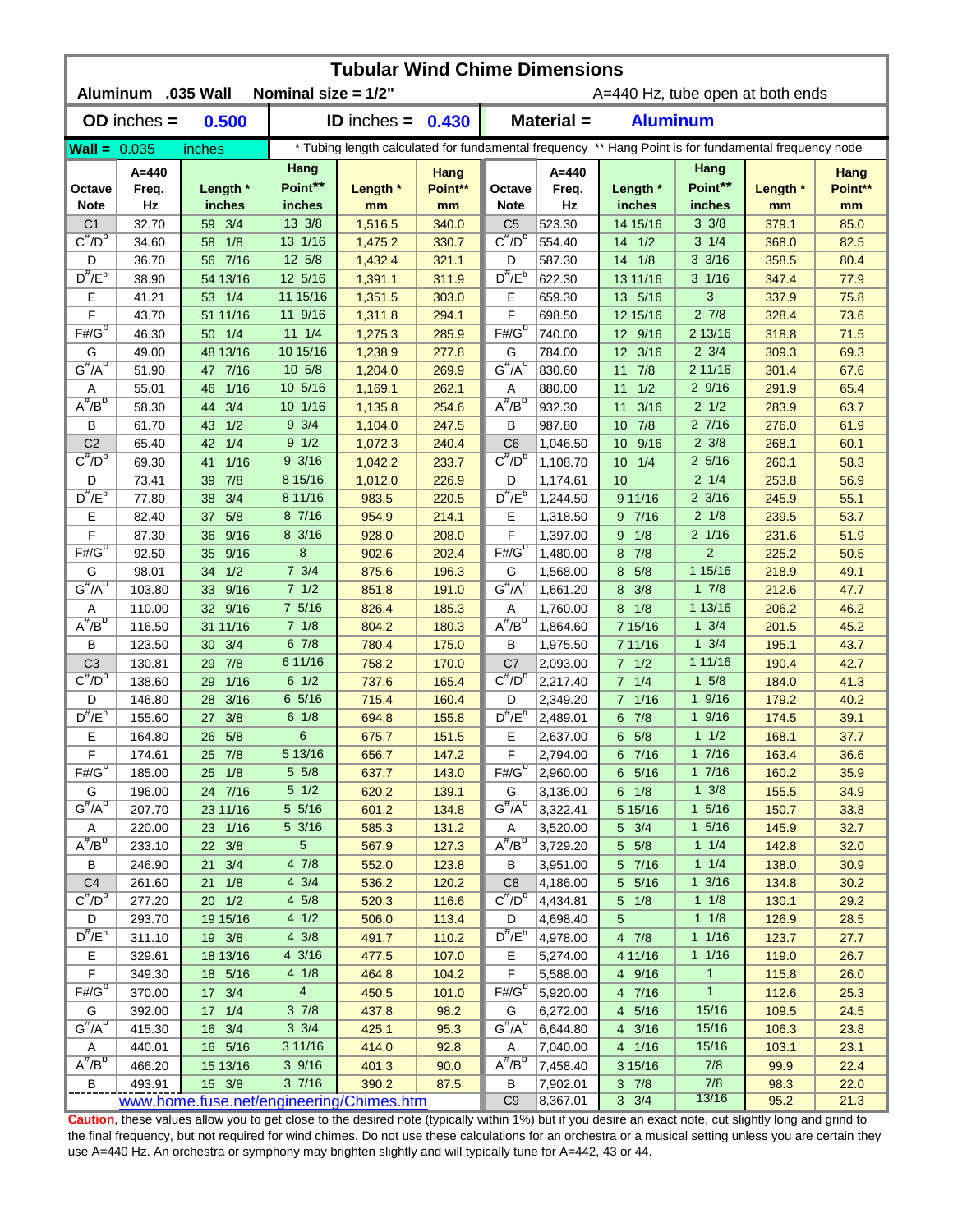| <b>Tubular Wind Chime Dimensions</b>     |                    |                        |                                   |                                                                                                      |                |                                     |                      |                 |                    |                |              |  |  |
|------------------------------------------|--------------------|------------------------|-----------------------------------|------------------------------------------------------------------------------------------------------|----------------|-------------------------------------|----------------------|-----------------|--------------------|----------------|--------------|--|--|
|                                          | Aluminum .035 Wall |                        | Nominal size $= 3/4"$             |                                                                                                      |                | A=440 Hz, tube open at both ends    |                      |                 |                    |                |              |  |  |
|                                          | $OD$ inches $=$    | 0.750                  | Material =<br>ID inches = $0.680$ |                                                                                                      |                |                                     |                      | <b>Aluminum</b> |                    |                |              |  |  |
| $Wall = 0.035$                           |                    | inches                 |                                   | * Tubing length calculated for fundamental frequency ** Hang Point is for fundamental frequency node |                |                                     |                      |                 |                    |                |              |  |  |
|                                          | A=440              |                        | Hang                              |                                                                                                      | Hang           |                                     | $A=440$              |                 | Hang               |                | Hang         |  |  |
| Octave                                   | Freq.              | Length *               | Point**                           | Length *                                                                                             | Point**        | Octave                              | Freq.                | Length *        | Point**            | Length *       | Point**      |  |  |
| <b>Note</b>                              | Hz                 | inches                 | inches                            | mm                                                                                                   | mm             | <b>Note</b>                         | Hz                   | inches          | inches             | mm             | mm           |  |  |
| C <sub>1</sub>                           | 32.70              | 74 1/16                | 16 5/8                            | 1,879.7                                                                                              | 421.4          | C <sub>5</sub><br>$C^{\#}/D^D$      | 523.30               | $18 \t1/2$      | 4 1/8              | 469.5          | 105.3        |  |  |
| $C^{\#}/D^b$                             | 34.60              | 72                     | 16 1/8                            | 1,827.4                                                                                              | 409.7          |                                     | 554.40               | 18              | 4 1/16             | 456.8          | 102.4        |  |  |
| D<br>$D^{\#}/E^b$                        | 36.70              | 7/8<br>69<br>67 7/8    | 15 11/16<br>15 3/16               | 1,773.4                                                                                              | 397.6<br>386.2 | D<br>$D^{\prime\prime}/E^b$         | 587.30               | $17 \t1/2$      | 3 15/16<br>3 13/16 | 444.2          | 99.6         |  |  |
|                                          | 38.90              |                        | 14 13/16                          | 1,722.7                                                                                              |                |                                     | 622.30               | 17<br>1/2       | 3 11/16            | 431.5          | 96.7         |  |  |
| Ε<br>F                                   | 41.21<br>43.70     | 65 15/16<br>1/16<br>64 | 14 3/8                            | 1,673.5<br>1,625.9                                                                                   | 375.2<br>364.5 | Ε<br>F                              | 659.30<br>698.50     | 16<br>16        | 39/16              | 418.8<br>406.1 | 93.9<br>91.0 |  |  |
| $F# / G^D$                               | 46.30              | 1/4<br>62              | 13 15/16                          | 1,579.9                                                                                              | 354.2          | $F# / G^D$                          | 740.00               | 9/16<br>15      | $3 \frac{1}{2}$    | 395.0          | 88.6         |  |  |
| G                                        | 49.00              | 1/2<br>60              | 13 9/16                           | 1,535.5                                                                                              | 344.3          | G                                   | 784.00               | 1/8<br>15       | $3 \frac{3}{8}$    | 383.9          | 86.1         |  |  |
| $G^{\#}/A^D$                             | 51.90              | 3/4<br>58              | 13 3/16                           | 1,491.1                                                                                              | 334.3          | $G^H/A^D$                           | 830.60               | 14 11/16        | 35/16              | 372.8          | 83.6         |  |  |
| Α                                        | 55.01              | 1/8<br>57              | 12 13/16                          | 1,449.8                                                                                              | 325.1          | Α                                   | 880.00               | 1/4<br>14       | $3 \frac{3}{16}$   | 361.7          | 81.1         |  |  |
| $A^{\#}/B^{\circ}$                       | 58.30              | 55 7/16                | 12 7/16                           | 1,407.0                                                                                              | 315.5          | $A^H/B^D$                           | 932.30               | 7/8<br>13       | $3 \frac{1}{8}$    | 352.1          | 79.0         |  |  |
| В                                        | 61.70              | 53 15/16               | 12 1/16                           | 1,368.9                                                                                              | 306.9          | B                                   | 987.80               | 1/2<br>13       | 3                  | 342.6          | 76.8         |  |  |
| C <sub>2</sub>                           | 65.40              | 52 3/8                 | $11 \t3/4$                        | 1,329.3                                                                                              | 298.0          | C <sub>6</sub>                      | 1,046.50             | 13 1/16         | 2 15/16            | 331.5          | 74.3         |  |  |
| $C^{\prime\prime}/D^D$                   | 69.30              | 50 7/8                 | 11 3/8                            | 1,291.2                                                                                              | 289.5          | $C^{\prime\prime}/D^D$              | 1,108.70             | 12 11/16        | $2 \frac{7}{8}$    | 322.0          | 72.2         |  |  |
| D                                        | 73.41              | 7/16<br>49             | 11 1/16                           | 1,254.7                                                                                              | 281.3          | D                                   | 1,174.61             | 12 3/8          | $2 \frac{3}{4}$    | 314.1          | 70.4         |  |  |
| $D^{\pi}/E^b$                            | 77.80              | 48                     | 10 3/4                            | 1,218.2                                                                                              | 273.1          | $D^{\pi}/E^b$                       | 1,244.50             | 12              | 2 11/16            | 304.6          | 68.3         |  |  |
| Е                                        | 82.40              | 5/8<br>46              | 10 7/16                           | 1,183.3                                                                                              | 265.3          | Е                                   | 1,318.50             | 11 11/16        | 25/8               | 296.6          | 66.5         |  |  |
| F                                        | 87.30              | 5/16<br>45             | 10 3/16                           | 1,150.0                                                                                              | 257.8          | F                                   | 1,397.00             | 11<br>5/16      | 29/16              | 287.1          | 64.4         |  |  |
| $F# / G^D$                               | 92.50              | 44                     | 97/8                              | 1,116.7                                                                                              | 250.4          | $F#/\overline{G}^D$                 | 1,480.00             | 11              | 27/16              | 279.2          | 62.6         |  |  |
| G                                        | 98.01              | 3/4<br>42              | 9 9/16                            | 1,085.0                                                                                              | 243.3          | G                                   | 1,568.00             | 10 11/16        | $2 \frac{3}{8}$    | 271.2          | 60.8         |  |  |
| $G^{\#}/A^D$                             | 103.80             | 9/16<br>41             | 95/16                             | 1,054.9                                                                                              | 236.5          | $G^{\#}/A^D$                        | 1,661.20             | 10 3/8          | $2\;5/16$          | 263.3          | 59.0         |  |  |
| Α                                        | 110.00             | 3/8<br>40              | 9 1/16                            | 1,024.7                                                                                              | 229.7          | Α                                   | 1,760.00             | $10 \t1/8$      | $2 \frac{1}{4}$    | 257.0          | 57.6         |  |  |
| $A^H/B^D$                                | 116.50             | 1/4<br>39              | 8 13/16                           | 996.2                                                                                                | 223.3          | $A^{\#}/B^D$                        | 1,864.60             | 9 13/16         | $2 \frac{3}{16}$   | 249.0          | 55.8         |  |  |
| B                                        | 123.50             | 1/8<br>38              | $8 \frac{9}{16}$                  | 967.6                                                                                                | 216.9          | B                                   | 1,975.50             | $9 \t1/2$       | $2 \frac{1}{8}$    | 241.1          | 54.1         |  |  |
| C <sub>3</sub>                           | 130.81             | 37                     | 8 5/16                            | 939.1                                                                                                | 210.5          | C <sub>7</sub>                      | 2,093.00             | 9 1/4           | $2 \frac{1}{16}$   | 234.8          | 52.6         |  |  |
| $C^{\#}/D^b$                             | 138.60             | 36                     | 8 1/16                            | 913.7                                                                                                | 204.8          | $C^{\prime\prime}/D^{\prime\prime}$ | 2,217.40             | 9               | $\overline{2}$     | 228.4          | 51.2         |  |  |
| D                                        | 146.80             | 34 15/16               | 7 13/16                           | 886.7                                                                                                | 198.8          | D                                   | 2,349.20             | 8 3/4           | 1 15/16            | 222.1          | 49.8         |  |  |
| $D^{\#}/E^b$                             | 155.60             | 33 15/16               | 75/8                              | 861.3                                                                                                | 193.1          | $D^{\#}/E^b$                        | 2,489.01             | 1/2<br>8        | 17/8               | 215.7          | 48.4         |  |  |
| Е                                        | 164.80             | 33                     | $7 \frac{3}{8}$                   | 837.5                                                                                                | 187.8          | Е                                   | 2,637.00             | 8 1/4           | 17/8               | 209.4          | 46.9         |  |  |
| F                                        | 174.61             | 32 1/16                | $7 \frac{3}{16}$                  | 813.7                                                                                                | 182.4          | F                                   | 2,794.00             | 8               | 1 13/16            | 203.0          | 45.5         |  |  |
| $F#/\overline{G}^{\sigma}$               | 185.00             | 1/8<br>31              | $\overline{7}$                    | 790.0                                                                                                | 177.1          | $F# / G^D$                          | 2,960.00             | 7 13/16         | $1 \frac{3}{4}$    | 198.3          | 44.5         |  |  |
| G                                        | 196.00             | 30 1/4                 | 6 13/16                           | 767.7                                                                                                | 172.1          | G                                   | 3,136.00             | 7 9/16          | 1 11/16            | 191.9          | 43.0         |  |  |
| $G^{\#}/A^D$                             | 207.70             | 29 3/8                 | 6 9/16                            | 745.5                                                                                                | 167.1          | $G^H/A^D$                           | 3,322.41             | $7 \frac{3}{8}$ | $1 \t5/8$          | 187.2          | 42.0         |  |  |
| A                                        | 220.00             | 28 9/16                | $6 \frac{3}{8}$                   | 724.9                                                                                                | 162.5          | Α                                   | 3,520.00             | $7 \t1/8$       | $1 \t5/8$          | 180.8          | 40.5         |  |  |
| $A^{\#}/B^D$                             | 233.10             | 27 3/4                 | $6 \t1/4$                         | 704.3                                                                                                | 157.9          | $A^{\#}/B^D$                        | 3,729.20             | 6 15/16         | $1 \frac{9}{16}$   | 176.1          | 39.5         |  |  |
| В                                        | 246.90             | 26 15/16               | 6 1/16                            | 683.7                                                                                                | 153.3          | B                                   | 3,951.00             | $6 \t3/4$       | $1 \t1/2$          | 171.3          | 38.4         |  |  |
| C <sub>4</sub><br>$C^{\pi}/D^b$          | 261.60             | 26 3/16                | $5 \frac{7}{8}$                   | 664.6                                                                                                | 149.0          | C8<br>$C^{\pi}/D^b$                 | 4,186.00             | 6 9/16          | 11/2<br>17/16      | 166.6          | 37.3         |  |  |
|                                          | 277.20             | 25 7/16                | 5 11/16<br>5 9/16                 | 645.6                                                                                                | 144.7          |                                     | 4,434.81             | $6 \frac{3}{8}$ | $1 \frac{3}{8}$    | 161.8          | 36.3         |  |  |
| D<br>$D^{\#}/E^b$                        | 293.70<br>311.10   | 24 11/16               | $5 \frac{3}{8}$                   | 626.6                                                                                                | 140.5          | D<br>$D^{\#}/E^b$                   | 4,698.40             | 6 3/16          | $1 \frac{3}{8}$    | 157.0          | 35.2         |  |  |
|                                          | 329.61             | 24<br>23 5/16          | $5 \t1/4$                         | 609.1                                                                                                | 136.6          |                                     | 4,978.00             | 6<br>5 13/16    | $1 \frac{5}{16}$   | 152.3          | 34.1<br>33.1 |  |  |
| Е<br>$\mathsf F$                         | 349.30             | 22 11/16               | 5 1/16                            | 591.7<br>575.8                                                                                       | 132.7<br>129.1 | Е<br>F                              | 5,274.00<br>5,588.00 | 5 11/16         | $1 \t1/4$          | 147.5<br>144.3 | 32.4         |  |  |
| $F# / G^D$                               | 370.00             | 22                     | 4 15/16                           | 558.4                                                                                                | 125.2          | $F# / G^D$                          | 5,920.00             | $5 \t1/2$       | 11/4               | 139.6          | 31.3         |  |  |
| G                                        | 392.00             | 3/8<br>21              | 4 13/16                           | 542.5                                                                                                | 121.6          | G                                   | 6,272.00             | 5 3/8           | $1 \frac{3}{16}$   | 136.4          | 30.6         |  |  |
| $G^{\#}/A^D$                             | 415.30             | 20 3/4                 | $4\,5/8$                          | 526.6                                                                                                | 118.1          | $G^H/A^D$                           | 6,644.80             | 5 3/16          | $1 \frac{3}{16}$   | 131.7          | 29.5         |  |  |
| Α                                        | 440.01             | 20 3/16                | 4 1/2                             | 512.4                                                                                                | 114.9          | A                                   | 7,040.00             | 5 1/16          | $1 \t1/8$          | 128.5          | 28.8         |  |  |
| $\overline{A^{\#}/B^{\sigma}}$           | 466.20             | 19 5/8                 | $4 \frac{3}{8}$                   | 498.1                                                                                                | 111.7          | $A^H/B^D$                           | 7,458.40             | 4 7/8           | $1 \t1/16$         | 123.7          | 27.7         |  |  |
| В                                        | 493.91             | 19 1/16                | 4 1/4                             | 483.8                                                                                                | 108.5          | B                                   | 7,902.01             | $4 \t3/4$       | 11/16              | 120.6          | 27.0         |  |  |
| www.home.fuse.net/engineering/Chimes.htm |                    |                        |                                   |                                                                                                      |                |                                     | 8,367.01             | 4 5/8           | 11/16              | 117.4          | 26.3         |  |  |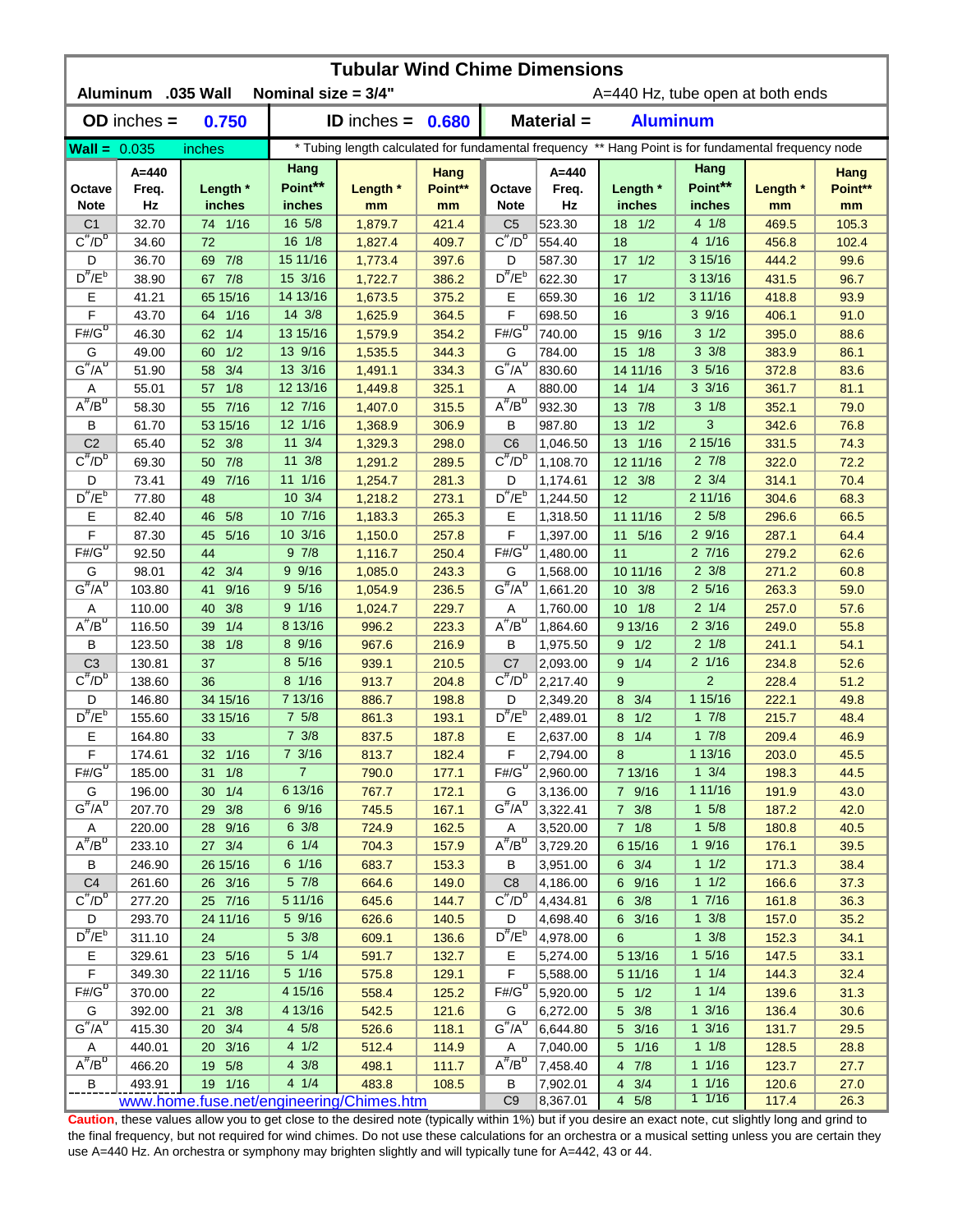| Material =<br>$OD$ inches $=$<br>1.000<br><b>Aluminum</b><br>ID inches = $0.930$<br>* Tubing length calculated for fundamental frequency ** Hang Point is for fundamental frequency node<br>$Wall = 0.035$<br>inches<br>Hang<br>Hang<br>A=440<br>A=440<br>Hang<br>Hang<br>Point**<br>Point**<br>Length *<br>Length *<br>Point**<br>Length *<br>Point**<br>Freq.<br>Length *<br>Octave<br>Freq.<br>Octave<br>Hz<br>inches<br>Hz<br><b>Note</b><br>inches<br><b>Note</b><br>inches<br>inches<br>mm<br>mm<br>mm<br>mm<br>19 1/4<br>4 13/16<br>523.30<br>C <sub>1</sub><br>32.70<br>86<br>2,182.7<br>489.4<br>C <sub>5</sub><br>$21 \t1/2$<br>545.7<br>122.3<br>$C^{\#}/D^b$<br>$C^{\#}/D^D$<br>5/8<br>18 3/4<br>475.8<br>554.40<br>7/8<br>4 11/16<br>34.60<br>83<br>2,122.4<br>20<br>529.8<br>118.8<br>18 3/16<br>4 9/16<br>3/16<br>20 5/16<br>D<br>36.70<br>2,060.5<br>462.0<br>D<br>587.30<br>515.5<br>115.6<br>81<br>$D^{\#}/E^b$<br>$D^{\#}/E^b$<br>7/8<br>17 11/16<br>448.8<br>622.30<br>19 11/16<br>4 7/16<br>112.0<br>38.90<br>78<br>2,001.8<br>499.7<br>4 5/16<br>5/8<br>17 3/16<br>Ε<br>41.21<br>436.0<br>Е<br>659.30<br>485.4<br>108.8<br>76<br>1,944.7<br>19<br>1/8<br>F<br>4 3/16<br>3/8<br>16 11/16<br>F<br>43.70<br>423.2<br>5/8<br>74<br>1,887.6<br>698.50<br>18<br>472.7<br>106.0<br>$F# / G^D$<br>$F#/\overline{G}^D$<br>1/4<br>16 3/16<br>1/16<br>4 1/16<br>46.30<br>72<br>1,833.7<br>411.1<br>740.00<br>18<br>458.4<br>102.8<br>15 3/4<br>1/4<br>3 15/16<br>G<br>9/16<br>G<br>49.00<br>70<br>1,782.9<br>399.7<br>784.00<br>17<br>445.7<br>99.9<br>$G^{\#}/A^D$<br>$G^H/A^D$<br>15 5/16<br>1/4<br>3 13/16<br>388.4<br>830.60<br>1/16<br>97.1<br>51.90<br>1,732.2<br>17<br>433.0<br>68<br>5/16<br>9/16<br>55.01<br>14 7/8<br>880.00<br>3 11/16<br>94.2<br>66<br>1,683.0<br>377.3<br>16<br>420.4<br>Α<br>Α<br>$A^{\#}/B^D$<br>$A^H/B^D$<br>14 7/16<br>35/8<br>7/16<br>366.7<br>932.30<br>1/8<br>58.30<br>64<br>1,635.4<br>16<br>409.3<br>91.8<br>$3 \frac{1}{2}$<br>5/8<br>14 1/16<br>356.3<br>987.80<br>5/8<br>В<br>61.70<br>62<br>1,589.4<br>В<br>15<br>396.6<br>88.9<br>$3 \frac{3}{8}$<br>C <sub>2</sub><br>60 13/16<br>13 5/8<br>346.0<br>C <sub>6</sub><br>3/16<br>65.40<br>1,543.4<br>1,046.50<br>385.5<br>86.4<br>15<br>$C^{\#}/D^D$<br>$C^{\prime\prime}/D^D$<br>35/16<br>13 1/4<br>336.1<br>1,108.70<br>69.30<br>1/16<br>1,499.0<br>3/4<br>374.4<br>83.9<br>59<br>14<br>12 7/8<br>$3 \t1/4$<br>3/8<br>D<br>73.41<br>1,456.2<br>326.5<br>D<br>1,174.61<br>14<br>3/8<br>364.8<br>81.8<br>57<br>$D^{\pi}/E^b$<br>$D^{\pi}/E^b$<br>$3 \frac{1}{8}$<br>$12 \frac{1}{2}$<br>317.2<br>79.3<br>77.80<br>3/4<br>1,414.9<br>1,244.50<br>13 15/16<br>353.7<br>55<br>$3 \frac{1}{16}$<br>$12 \t1/8$<br>Е<br>3/16<br>1,375.3<br>308.3<br>Е<br>9/16<br>344.2<br>77.2<br>82.40<br>1,318.50<br>13<br>54<br>F<br>F<br>5/8<br>11 13/16<br>299.4<br>13 3/16<br>2 15/16<br>75.0<br>87.30<br>52<br>1,335.6<br>1,397.00<br>334.7<br>$F# / G^D$<br>$F#/\overline{G}^D$<br>11 7/16<br>$2 \frac{7}{8}$<br>92.50<br>1/8<br>1,297.6<br>290.9<br>1,480.00<br>12 13/16<br>325.2<br>72.9<br>51<br>$11 \t1/8$<br>2 13/16<br>49 11/16<br>G<br>12 7/16<br>70.8<br>G<br>98.01<br>1,261.1<br>282.7<br>1,568.00<br>315.7<br>$G^{\#}/A^D$<br>$G^{\#}/A^D$<br>10 13/16<br>103.80<br>1/4<br>274.6<br>12 1/16<br>2 11/16<br>68.6<br>1,224.6<br>1,661.20<br>306.1<br>48<br>$10 \frac{1}{2}$<br>$2\,5/8$<br>7/8<br>110.00<br>266.7<br>3/4<br>66.9<br>46<br>1,189.7<br>Α<br>1,760.00<br>11<br>298.2<br>Α<br>$A^{\#}/B^{\sigma}$<br>$A^H/B^D$<br>116.50<br>9/16<br>10 3/16<br>259.3<br>1,864.60<br>3/8<br>29/16<br>64.7<br>45<br>1,156.4<br>11<br>288.7<br>$2 \frac{1}{2}$<br>B<br>1/4<br>9 15/16<br>В<br>1/16<br>123.50<br>44<br>1,123.1<br>251.8<br>1,975.50<br>11<br>280.8<br>62.9<br>95/8<br>27/16<br>C <sub>3</sub><br>130.81<br>244.7<br>C7<br>2,093.00<br>3/4<br>43<br>1,091.3<br>10 <sup>°</sup><br>272.8<br>61.2<br>$C^{\#}/D^b$<br>$C^{\#}/D^D$<br>3/4<br>$9 \frac{3}{8}$<br>237.6<br>2,217.40<br>10 7/16<br>$2\;5/16$<br>138.60<br>41<br>1,059.6<br>264.9<br>59.4<br>9 1/8<br>$2 \frac{1}{4}$<br>9/16<br>D<br>146.80<br>40<br>1,029.5<br>230.8<br>D<br>2,349.20<br>$10 \t1/8$<br>257.0<br>57.6<br>$D^{\#}/E^b$<br>$D^{\#}/E^b$<br>8 13/16<br>$2 \frac{3}{16}$<br>7/16<br>$9 \t7/8$<br>155.60<br>224.4<br>2,489.01<br>250.6<br>56.2<br>39<br>1,000.9<br>Е<br>38 5/16<br>8 9/16<br>Е<br>9 9/16<br>$2 \frac{1}{8}$<br>164.80<br>972.4<br>218.0<br>2,637.00<br>242.7<br>54.4<br>$2 \overline{1/16}$<br>8 3/8<br>F<br>174.61<br>37 1/4<br>945.4<br>212.0<br>F<br>2,794.00<br>9 5/16<br>236.4<br>53.0<br>$F#/\overline{G}^{\sigma}$<br>$F#/G^D$<br>$8 \frac{1}{8}$<br>$2 \frac{1}{16}$<br>185.00<br>36 3/16<br>918.4<br>205.9<br>2,960.00<br>9 1/16<br>51.6<br>230.0<br>$\overline{2}$<br>35 1/8<br>$7 \t7/8$<br>G<br>196.00<br>891.5<br>199.9<br>G<br>3,136.00<br>8 13/16<br>223.7<br>50.1<br>$G^{\#}/A^D$<br>$G^{\#}/A^D$<br>$7\frac{5}{8}$<br>1 15/16<br>34 1/8<br>194.2<br>207.70<br>866.1<br>3,322.41<br>8 9/16<br>217.3<br>48.7<br>33 3/16<br>7 7/16<br>842.3<br>8 5/16<br>$1 \t7/8$<br>47.3<br>220.00<br>188.8<br>3,520.00<br>211.0<br>A<br>Α<br>$A^{\#}/B^D$<br>$A^H/B^D$<br>7 3/16<br>1 13/16<br>233.10<br>32 3/16<br>183.2<br>3,729.20<br>8 1/16<br>45.9<br>816.9<br>204.6<br>7 <sup>1</sup><br>$1 \frac{3}{4}$<br>31 5/16<br>7 13/16<br>44.5<br>В<br>246.90<br>794.7<br>178.2<br>3,951.00<br>198.3<br>В<br>C <sub>4</sub><br>30 7/16<br>6 13/16<br>$7\quad5/8$<br>1 11/16<br>261.60<br>772.5<br>173.2<br>C <sub>8</sub><br>4,186.00<br>193.5<br>43.4<br>$C^{\overline{n}}/D^b$<br>$C^{\pi}/D^b$<br>$6\;5/8$<br>$1 \t5/8$<br>29 9/16<br>168.2<br>4,434.81<br>42.0<br>277.20<br>750.3<br>$7 \frac{3}{8}$<br>187.2<br>6 7/16<br>$1 \t5/8$<br>D<br>293.70<br>28 11/16<br>728.1<br>163.2<br>D<br>4,698.40<br>$7 \frac{3}{16}$<br>182.4<br>40.9<br>$D^{\#}/E^b$<br>$D^{\pi}/E^b$<br>$6 \t1/4$<br>$\overline{7}$<br>19/16<br>311.10<br>27 7/8<br>707.5<br>158.6<br> 4,978.00<br>177.7<br>39.8<br>6 1/16<br>11/2<br>Е<br>329.61<br>27 1/16<br>686.8<br>154.0<br>Е<br>5,274.00<br>$6 \t3/4$<br>171.3<br>38.4<br>$\mathsf F$<br>$5 \frac{7}{8}$<br>F<br>11/2<br>349.30<br>149.7<br>37.3<br>26 5/16<br>667.8<br>5,588.00<br>6 9/16<br>166.6<br>$F# / G^D$<br>$F# / G^D$<br>$5 \frac{3}{4}$<br>370.00<br>25 9/16<br>5,920.00<br>17/16<br>36.3<br>648.8<br>145.5<br>$6 \frac{3}{8}$<br>161.8<br>5 9/16<br>$1 \frac{3}{8}$<br>G<br>392.00<br>24 13/16<br>141.2<br>G<br>6 3/16<br>35.2<br>629.7<br>6,272.00<br>157.0<br>$G^{\#}/A^D$<br>$G^{\#}/A^D$<br>24 1/8<br>5 7/16<br>$1 \frac{3}{8}$<br>34.5<br>415.30<br>612.3<br>137.3<br>6,644.80<br>6 1/16<br>153.9<br>$5 \t1/4$<br>$1 \frac{5}{16}$<br>440.01<br>23 7/16<br>133.4<br>5 7/8<br>33.4<br>594.8<br>7,040.00<br>149.1<br>Α<br>A<br>$A^{\#}/B^D$<br>$A^H/B^D$<br>$5\;1/8$<br>11/4<br>466.20<br>22 3/4<br>7,458.40<br>5 11/16<br>32.4<br>577.4<br>129.5<br>144.3<br>493.91<br>22 1/8<br>4 15/16<br>125.9<br>5 9/16<br>$1 \t1/4$<br>31.7<br>В<br>561.5<br>В<br>7,902.01<br>141.2 | <b>Tubular Wind Chime Dimensions</b><br>Aluminum .035 Wall<br>Nominal size = 1.0"<br>A=440 Hz, tube open at both ends |  |  |  |  |  |  |  |  |  |  |  |  |
|------------------------------------------------------------------------------------------------------------------------------------------------------------------------------------------------------------------------------------------------------------------------------------------------------------------------------------------------------------------------------------------------------------------------------------------------------------------------------------------------------------------------------------------------------------------------------------------------------------------------------------------------------------------------------------------------------------------------------------------------------------------------------------------------------------------------------------------------------------------------------------------------------------------------------------------------------------------------------------------------------------------------------------------------------------------------------------------------------------------------------------------------------------------------------------------------------------------------------------------------------------------------------------------------------------------------------------------------------------------------------------------------------------------------------------------------------------------------------------------------------------------------------------------------------------------------------------------------------------------------------------------------------------------------------------------------------------------------------------------------------------------------------------------------------------------------------------------------------------------------------------------------------------------------------------------------------------------------------------------------------------------------------------------------------------------------------------------------------------------------------------------------------------------------------------------------------------------------------------------------------------------------------------------------------------------------------------------------------------------------------------------------------------------------------------------------------------------------------------------------------------------------------------------------------------------------------------------------------------------------------------------------------------------------------------------------------------------------------------------------------------------------------------------------------------------------------------------------------------------------------------------------------------------------------------------------------------------------------------------------------------------------------------------------------------------------------------------------------------------------------------------------------------------------------------------------------------------------------------------------------------------------------------------------------------------------------------------------------------------------------------------------------------------------------------------------------------------------------------------------------------------------------------------------------------------------------------------------------------------------------------------------------------------------------------------------------------------------------------------------------------------------------------------------------------------------------------------------------------------------------------------------------------------------------------------------------------------------------------------------------------------------------------------------------------------------------------------------------------------------------------------------------------------------------------------------------------------------------------------------------------------------------------------------------------------------------------------------------------------------------------------------------------------------------------------------------------------------------------------------------------------------------------------------------------------------------------------------------------------------------------------------------------------------------------------------------------------------------------------------------------------------------------------------------------------------------------------------------------------------------------------------------------------------------------------------------------------------------------------------------------------------------------------------------------------------------------------------------------------------------------------------------------------------------------------------------------------------------------------------------------------------------------------------------------------------------------------------------------------------------------------------------------------------------------------------------------------------------------------------------------------------------------------------------------------------------------------------------------------------------------------------------------------------------------------------------------------------------------------------------------------------------------------------------------------------------------------------------------------------------------------------------------------------------------------------------------------------------------------------------------------------------------------------------------------------------------------------------------------------------------------------------------------------------------------------------------------------------------------------------------------------------------------------------------------------------------------------------------------------------------------------------------------------------------------------------------------------------------------------------------------------------------------------------------------------------------------------------------------------------------------------------------------------------------------------------------------------------------------------------------------------------------------------------------------------------------------------------------------------------------------------------------------------------------------------------------------------------------------------------------------|-----------------------------------------------------------------------------------------------------------------------|--|--|--|--|--|--|--|--|--|--|--|--|
|                                                                                                                                                                                                                                                                                                                                                                                                                                                                                                                                                                                                                                                                                                                                                                                                                                                                                                                                                                                                                                                                                                                                                                                                                                                                                                                                                                                                                                                                                                                                                                                                                                                                                                                                                                                                                                                                                                                                                                                                                                                                                                                                                                                                                                                                                                                                                                                                                                                                                                                                                                                                                                                                                                                                                                                                                                                                                                                                                                                                                                                                                                                                                                                                                                                                                                                                                                                                                                                                                                                                                                                                                                                                                                                                                                                                                                                                                                                                                                                                                                                                                                                                                                                                                                                                                                                                                                                                                                                                                                                                                                                                                                                                                                                                                                                                                                                                                                                                                                                                                                                                                                                                                                                                                                                                                                                                                                                                                                                                                                                                                                                                                                                                                                                                                                                                                                                                                                                                                                                                                                                                                                                                                                                                                                                                                                                                                                                                                                                                                                                                                                                                                                                                                                                                                                                                                                                                                                                                                                                                                  |                                                                                                                       |  |  |  |  |  |  |  |  |  |  |  |  |
|                                                                                                                                                                                                                                                                                                                                                                                                                                                                                                                                                                                                                                                                                                                                                                                                                                                                                                                                                                                                                                                                                                                                                                                                                                                                                                                                                                                                                                                                                                                                                                                                                                                                                                                                                                                                                                                                                                                                                                                                                                                                                                                                                                                                                                                                                                                                                                                                                                                                                                                                                                                                                                                                                                                                                                                                                                                                                                                                                                                                                                                                                                                                                                                                                                                                                                                                                                                                                                                                                                                                                                                                                                                                                                                                                                                                                                                                                                                                                                                                                                                                                                                                                                                                                                                                                                                                                                                                                                                                                                                                                                                                                                                                                                                                                                                                                                                                                                                                                                                                                                                                                                                                                                                                                                                                                                                                                                                                                                                                                                                                                                                                                                                                                                                                                                                                                                                                                                                                                                                                                                                                                                                                                                                                                                                                                                                                                                                                                                                                                                                                                                                                                                                                                                                                                                                                                                                                                                                                                                                                                  |                                                                                                                       |  |  |  |  |  |  |  |  |  |  |  |  |
|                                                                                                                                                                                                                                                                                                                                                                                                                                                                                                                                                                                                                                                                                                                                                                                                                                                                                                                                                                                                                                                                                                                                                                                                                                                                                                                                                                                                                                                                                                                                                                                                                                                                                                                                                                                                                                                                                                                                                                                                                                                                                                                                                                                                                                                                                                                                                                                                                                                                                                                                                                                                                                                                                                                                                                                                                                                                                                                                                                                                                                                                                                                                                                                                                                                                                                                                                                                                                                                                                                                                                                                                                                                                                                                                                                                                                                                                                                                                                                                                                                                                                                                                                                                                                                                                                                                                                                                                                                                                                                                                                                                                                                                                                                                                                                                                                                                                                                                                                                                                                                                                                                                                                                                                                                                                                                                                                                                                                                                                                                                                                                                                                                                                                                                                                                                                                                                                                                                                                                                                                                                                                                                                                                                                                                                                                                                                                                                                                                                                                                                                                                                                                                                                                                                                                                                                                                                                                                                                                                                                                  |                                                                                                                       |  |  |  |  |  |  |  |  |  |  |  |  |
|                                                                                                                                                                                                                                                                                                                                                                                                                                                                                                                                                                                                                                                                                                                                                                                                                                                                                                                                                                                                                                                                                                                                                                                                                                                                                                                                                                                                                                                                                                                                                                                                                                                                                                                                                                                                                                                                                                                                                                                                                                                                                                                                                                                                                                                                                                                                                                                                                                                                                                                                                                                                                                                                                                                                                                                                                                                                                                                                                                                                                                                                                                                                                                                                                                                                                                                                                                                                                                                                                                                                                                                                                                                                                                                                                                                                                                                                                                                                                                                                                                                                                                                                                                                                                                                                                                                                                                                                                                                                                                                                                                                                                                                                                                                                                                                                                                                                                                                                                                                                                                                                                                                                                                                                                                                                                                                                                                                                                                                                                                                                                                                                                                                                                                                                                                                                                                                                                                                                                                                                                                                                                                                                                                                                                                                                                                                                                                                                                                                                                                                                                                                                                                                                                                                                                                                                                                                                                                                                                                                                                  |                                                                                                                       |  |  |  |  |  |  |  |  |  |  |  |  |
|                                                                                                                                                                                                                                                                                                                                                                                                                                                                                                                                                                                                                                                                                                                                                                                                                                                                                                                                                                                                                                                                                                                                                                                                                                                                                                                                                                                                                                                                                                                                                                                                                                                                                                                                                                                                                                                                                                                                                                                                                                                                                                                                                                                                                                                                                                                                                                                                                                                                                                                                                                                                                                                                                                                                                                                                                                                                                                                                                                                                                                                                                                                                                                                                                                                                                                                                                                                                                                                                                                                                                                                                                                                                                                                                                                                                                                                                                                                                                                                                                                                                                                                                                                                                                                                                                                                                                                                                                                                                                                                                                                                                                                                                                                                                                                                                                                                                                                                                                                                                                                                                                                                                                                                                                                                                                                                                                                                                                                                                                                                                                                                                                                                                                                                                                                                                                                                                                                                                                                                                                                                                                                                                                                                                                                                                                                                                                                                                                                                                                                                                                                                                                                                                                                                                                                                                                                                                                                                                                                                                                  |                                                                                                                       |  |  |  |  |  |  |  |  |  |  |  |  |
|                                                                                                                                                                                                                                                                                                                                                                                                                                                                                                                                                                                                                                                                                                                                                                                                                                                                                                                                                                                                                                                                                                                                                                                                                                                                                                                                                                                                                                                                                                                                                                                                                                                                                                                                                                                                                                                                                                                                                                                                                                                                                                                                                                                                                                                                                                                                                                                                                                                                                                                                                                                                                                                                                                                                                                                                                                                                                                                                                                                                                                                                                                                                                                                                                                                                                                                                                                                                                                                                                                                                                                                                                                                                                                                                                                                                                                                                                                                                                                                                                                                                                                                                                                                                                                                                                                                                                                                                                                                                                                                                                                                                                                                                                                                                                                                                                                                                                                                                                                                                                                                                                                                                                                                                                                                                                                                                                                                                                                                                                                                                                                                                                                                                                                                                                                                                                                                                                                                                                                                                                                                                                                                                                                                                                                                                                                                                                                                                                                                                                                                                                                                                                                                                                                                                                                                                                                                                                                                                                                                                                  |                                                                                                                       |  |  |  |  |  |  |  |  |  |  |  |  |
|                                                                                                                                                                                                                                                                                                                                                                                                                                                                                                                                                                                                                                                                                                                                                                                                                                                                                                                                                                                                                                                                                                                                                                                                                                                                                                                                                                                                                                                                                                                                                                                                                                                                                                                                                                                                                                                                                                                                                                                                                                                                                                                                                                                                                                                                                                                                                                                                                                                                                                                                                                                                                                                                                                                                                                                                                                                                                                                                                                                                                                                                                                                                                                                                                                                                                                                                                                                                                                                                                                                                                                                                                                                                                                                                                                                                                                                                                                                                                                                                                                                                                                                                                                                                                                                                                                                                                                                                                                                                                                                                                                                                                                                                                                                                                                                                                                                                                                                                                                                                                                                                                                                                                                                                                                                                                                                                                                                                                                                                                                                                                                                                                                                                                                                                                                                                                                                                                                                                                                                                                                                                                                                                                                                                                                                                                                                                                                                                                                                                                                                                                                                                                                                                                                                                                                                                                                                                                                                                                                                                                  |                                                                                                                       |  |  |  |  |  |  |  |  |  |  |  |  |
|                                                                                                                                                                                                                                                                                                                                                                                                                                                                                                                                                                                                                                                                                                                                                                                                                                                                                                                                                                                                                                                                                                                                                                                                                                                                                                                                                                                                                                                                                                                                                                                                                                                                                                                                                                                                                                                                                                                                                                                                                                                                                                                                                                                                                                                                                                                                                                                                                                                                                                                                                                                                                                                                                                                                                                                                                                                                                                                                                                                                                                                                                                                                                                                                                                                                                                                                                                                                                                                                                                                                                                                                                                                                                                                                                                                                                                                                                                                                                                                                                                                                                                                                                                                                                                                                                                                                                                                                                                                                                                                                                                                                                                                                                                                                                                                                                                                                                                                                                                                                                                                                                                                                                                                                                                                                                                                                                                                                                                                                                                                                                                                                                                                                                                                                                                                                                                                                                                                                                                                                                                                                                                                                                                                                                                                                                                                                                                                                                                                                                                                                                                                                                                                                                                                                                                                                                                                                                                                                                                                                                  |                                                                                                                       |  |  |  |  |  |  |  |  |  |  |  |  |
|                                                                                                                                                                                                                                                                                                                                                                                                                                                                                                                                                                                                                                                                                                                                                                                                                                                                                                                                                                                                                                                                                                                                                                                                                                                                                                                                                                                                                                                                                                                                                                                                                                                                                                                                                                                                                                                                                                                                                                                                                                                                                                                                                                                                                                                                                                                                                                                                                                                                                                                                                                                                                                                                                                                                                                                                                                                                                                                                                                                                                                                                                                                                                                                                                                                                                                                                                                                                                                                                                                                                                                                                                                                                                                                                                                                                                                                                                                                                                                                                                                                                                                                                                                                                                                                                                                                                                                                                                                                                                                                                                                                                                                                                                                                                                                                                                                                                                                                                                                                                                                                                                                                                                                                                                                                                                                                                                                                                                                                                                                                                                                                                                                                                                                                                                                                                                                                                                                                                                                                                                                                                                                                                                                                                                                                                                                                                                                                                                                                                                                                                                                                                                                                                                                                                                                                                                                                                                                                                                                                                                  |                                                                                                                       |  |  |  |  |  |  |  |  |  |  |  |  |
|                                                                                                                                                                                                                                                                                                                                                                                                                                                                                                                                                                                                                                                                                                                                                                                                                                                                                                                                                                                                                                                                                                                                                                                                                                                                                                                                                                                                                                                                                                                                                                                                                                                                                                                                                                                                                                                                                                                                                                                                                                                                                                                                                                                                                                                                                                                                                                                                                                                                                                                                                                                                                                                                                                                                                                                                                                                                                                                                                                                                                                                                                                                                                                                                                                                                                                                                                                                                                                                                                                                                                                                                                                                                                                                                                                                                                                                                                                                                                                                                                                                                                                                                                                                                                                                                                                                                                                                                                                                                                                                                                                                                                                                                                                                                                                                                                                                                                                                                                                                                                                                                                                                                                                                                                                                                                                                                                                                                                                                                                                                                                                                                                                                                                                                                                                                                                                                                                                                                                                                                                                                                                                                                                                                                                                                                                                                                                                                                                                                                                                                                                                                                                                                                                                                                                                                                                                                                                                                                                                                                                  |                                                                                                                       |  |  |  |  |  |  |  |  |  |  |  |  |
|                                                                                                                                                                                                                                                                                                                                                                                                                                                                                                                                                                                                                                                                                                                                                                                                                                                                                                                                                                                                                                                                                                                                                                                                                                                                                                                                                                                                                                                                                                                                                                                                                                                                                                                                                                                                                                                                                                                                                                                                                                                                                                                                                                                                                                                                                                                                                                                                                                                                                                                                                                                                                                                                                                                                                                                                                                                                                                                                                                                                                                                                                                                                                                                                                                                                                                                                                                                                                                                                                                                                                                                                                                                                                                                                                                                                                                                                                                                                                                                                                                                                                                                                                                                                                                                                                                                                                                                                                                                                                                                                                                                                                                                                                                                                                                                                                                                                                                                                                                                                                                                                                                                                                                                                                                                                                                                                                                                                                                                                                                                                                                                                                                                                                                                                                                                                                                                                                                                                                                                                                                                                                                                                                                                                                                                                                                                                                                                                                                                                                                                                                                                                                                                                                                                                                                                                                                                                                                                                                                                                                  |                                                                                                                       |  |  |  |  |  |  |  |  |  |  |  |  |
|                                                                                                                                                                                                                                                                                                                                                                                                                                                                                                                                                                                                                                                                                                                                                                                                                                                                                                                                                                                                                                                                                                                                                                                                                                                                                                                                                                                                                                                                                                                                                                                                                                                                                                                                                                                                                                                                                                                                                                                                                                                                                                                                                                                                                                                                                                                                                                                                                                                                                                                                                                                                                                                                                                                                                                                                                                                                                                                                                                                                                                                                                                                                                                                                                                                                                                                                                                                                                                                                                                                                                                                                                                                                                                                                                                                                                                                                                                                                                                                                                                                                                                                                                                                                                                                                                                                                                                                                                                                                                                                                                                                                                                                                                                                                                                                                                                                                                                                                                                                                                                                                                                                                                                                                                                                                                                                                                                                                                                                                                                                                                                                                                                                                                                                                                                                                                                                                                                                                                                                                                                                                                                                                                                                                                                                                                                                                                                                                                                                                                                                                                                                                                                                                                                                                                                                                                                                                                                                                                                                                                  |                                                                                                                       |  |  |  |  |  |  |  |  |  |  |  |  |
|                                                                                                                                                                                                                                                                                                                                                                                                                                                                                                                                                                                                                                                                                                                                                                                                                                                                                                                                                                                                                                                                                                                                                                                                                                                                                                                                                                                                                                                                                                                                                                                                                                                                                                                                                                                                                                                                                                                                                                                                                                                                                                                                                                                                                                                                                                                                                                                                                                                                                                                                                                                                                                                                                                                                                                                                                                                                                                                                                                                                                                                                                                                                                                                                                                                                                                                                                                                                                                                                                                                                                                                                                                                                                                                                                                                                                                                                                                                                                                                                                                                                                                                                                                                                                                                                                                                                                                                                                                                                                                                                                                                                                                                                                                                                                                                                                                                                                                                                                                                                                                                                                                                                                                                                                                                                                                                                                                                                                                                                                                                                                                                                                                                                                                                                                                                                                                                                                                                                                                                                                                                                                                                                                                                                                                                                                                                                                                                                                                                                                                                                                                                                                                                                                                                                                                                                                                                                                                                                                                                                                  |                                                                                                                       |  |  |  |  |  |  |  |  |  |  |  |  |
|                                                                                                                                                                                                                                                                                                                                                                                                                                                                                                                                                                                                                                                                                                                                                                                                                                                                                                                                                                                                                                                                                                                                                                                                                                                                                                                                                                                                                                                                                                                                                                                                                                                                                                                                                                                                                                                                                                                                                                                                                                                                                                                                                                                                                                                                                                                                                                                                                                                                                                                                                                                                                                                                                                                                                                                                                                                                                                                                                                                                                                                                                                                                                                                                                                                                                                                                                                                                                                                                                                                                                                                                                                                                                                                                                                                                                                                                                                                                                                                                                                                                                                                                                                                                                                                                                                                                                                                                                                                                                                                                                                                                                                                                                                                                                                                                                                                                                                                                                                                                                                                                                                                                                                                                                                                                                                                                                                                                                                                                                                                                                                                                                                                                                                                                                                                                                                                                                                                                                                                                                                                                                                                                                                                                                                                                                                                                                                                                                                                                                                                                                                                                                                                                                                                                                                                                                                                                                                                                                                                                                  |                                                                                                                       |  |  |  |  |  |  |  |  |  |  |  |  |
|                                                                                                                                                                                                                                                                                                                                                                                                                                                                                                                                                                                                                                                                                                                                                                                                                                                                                                                                                                                                                                                                                                                                                                                                                                                                                                                                                                                                                                                                                                                                                                                                                                                                                                                                                                                                                                                                                                                                                                                                                                                                                                                                                                                                                                                                                                                                                                                                                                                                                                                                                                                                                                                                                                                                                                                                                                                                                                                                                                                                                                                                                                                                                                                                                                                                                                                                                                                                                                                                                                                                                                                                                                                                                                                                                                                                                                                                                                                                                                                                                                                                                                                                                                                                                                                                                                                                                                                                                                                                                                                                                                                                                                                                                                                                                                                                                                                                                                                                                                                                                                                                                                                                                                                                                                                                                                                                                                                                                                                                                                                                                                                                                                                                                                                                                                                                                                                                                                                                                                                                                                                                                                                                                                                                                                                                                                                                                                                                                                                                                                                                                                                                                                                                                                                                                                                                                                                                                                                                                                                                                  |                                                                                                                       |  |  |  |  |  |  |  |  |  |  |  |  |
|                                                                                                                                                                                                                                                                                                                                                                                                                                                                                                                                                                                                                                                                                                                                                                                                                                                                                                                                                                                                                                                                                                                                                                                                                                                                                                                                                                                                                                                                                                                                                                                                                                                                                                                                                                                                                                                                                                                                                                                                                                                                                                                                                                                                                                                                                                                                                                                                                                                                                                                                                                                                                                                                                                                                                                                                                                                                                                                                                                                                                                                                                                                                                                                                                                                                                                                                                                                                                                                                                                                                                                                                                                                                                                                                                                                                                                                                                                                                                                                                                                                                                                                                                                                                                                                                                                                                                                                                                                                                                                                                                                                                                                                                                                                                                                                                                                                                                                                                                                                                                                                                                                                                                                                                                                                                                                                                                                                                                                                                                                                                                                                                                                                                                                                                                                                                                                                                                                                                                                                                                                                                                                                                                                                                                                                                                                                                                                                                                                                                                                                                                                                                                                                                                                                                                                                                                                                                                                                                                                                                                  |                                                                                                                       |  |  |  |  |  |  |  |  |  |  |  |  |
|                                                                                                                                                                                                                                                                                                                                                                                                                                                                                                                                                                                                                                                                                                                                                                                                                                                                                                                                                                                                                                                                                                                                                                                                                                                                                                                                                                                                                                                                                                                                                                                                                                                                                                                                                                                                                                                                                                                                                                                                                                                                                                                                                                                                                                                                                                                                                                                                                                                                                                                                                                                                                                                                                                                                                                                                                                                                                                                                                                                                                                                                                                                                                                                                                                                                                                                                                                                                                                                                                                                                                                                                                                                                                                                                                                                                                                                                                                                                                                                                                                                                                                                                                                                                                                                                                                                                                                                                                                                                                                                                                                                                                                                                                                                                                                                                                                                                                                                                                                                                                                                                                                                                                                                                                                                                                                                                                                                                                                                                                                                                                                                                                                                                                                                                                                                                                                                                                                                                                                                                                                                                                                                                                                                                                                                                                                                                                                                                                                                                                                                                                                                                                                                                                                                                                                                                                                                                                                                                                                                                                  |                                                                                                                       |  |  |  |  |  |  |  |  |  |  |  |  |
|                                                                                                                                                                                                                                                                                                                                                                                                                                                                                                                                                                                                                                                                                                                                                                                                                                                                                                                                                                                                                                                                                                                                                                                                                                                                                                                                                                                                                                                                                                                                                                                                                                                                                                                                                                                                                                                                                                                                                                                                                                                                                                                                                                                                                                                                                                                                                                                                                                                                                                                                                                                                                                                                                                                                                                                                                                                                                                                                                                                                                                                                                                                                                                                                                                                                                                                                                                                                                                                                                                                                                                                                                                                                                                                                                                                                                                                                                                                                                                                                                                                                                                                                                                                                                                                                                                                                                                                                                                                                                                                                                                                                                                                                                                                                                                                                                                                                                                                                                                                                                                                                                                                                                                                                                                                                                                                                                                                                                                                                                                                                                                                                                                                                                                                                                                                                                                                                                                                                                                                                                                                                                                                                                                                                                                                                                                                                                                                                                                                                                                                                                                                                                                                                                                                                                                                                                                                                                                                                                                                                                  |                                                                                                                       |  |  |  |  |  |  |  |  |  |  |  |  |
|                                                                                                                                                                                                                                                                                                                                                                                                                                                                                                                                                                                                                                                                                                                                                                                                                                                                                                                                                                                                                                                                                                                                                                                                                                                                                                                                                                                                                                                                                                                                                                                                                                                                                                                                                                                                                                                                                                                                                                                                                                                                                                                                                                                                                                                                                                                                                                                                                                                                                                                                                                                                                                                                                                                                                                                                                                                                                                                                                                                                                                                                                                                                                                                                                                                                                                                                                                                                                                                                                                                                                                                                                                                                                                                                                                                                                                                                                                                                                                                                                                                                                                                                                                                                                                                                                                                                                                                                                                                                                                                                                                                                                                                                                                                                                                                                                                                                                                                                                                                                                                                                                                                                                                                                                                                                                                                                                                                                                                                                                                                                                                                                                                                                                                                                                                                                                                                                                                                                                                                                                                                                                                                                                                                                                                                                                                                                                                                                                                                                                                                                                                                                                                                                                                                                                                                                                                                                                                                                                                                                                  |                                                                                                                       |  |  |  |  |  |  |  |  |  |  |  |  |
|                                                                                                                                                                                                                                                                                                                                                                                                                                                                                                                                                                                                                                                                                                                                                                                                                                                                                                                                                                                                                                                                                                                                                                                                                                                                                                                                                                                                                                                                                                                                                                                                                                                                                                                                                                                                                                                                                                                                                                                                                                                                                                                                                                                                                                                                                                                                                                                                                                                                                                                                                                                                                                                                                                                                                                                                                                                                                                                                                                                                                                                                                                                                                                                                                                                                                                                                                                                                                                                                                                                                                                                                                                                                                                                                                                                                                                                                                                                                                                                                                                                                                                                                                                                                                                                                                                                                                                                                                                                                                                                                                                                                                                                                                                                                                                                                                                                                                                                                                                                                                                                                                                                                                                                                                                                                                                                                                                                                                                                                                                                                                                                                                                                                                                                                                                                                                                                                                                                                                                                                                                                                                                                                                                                                                                                                                                                                                                                                                                                                                                                                                                                                                                                                                                                                                                                                                                                                                                                                                                                                                  |                                                                                                                       |  |  |  |  |  |  |  |  |  |  |  |  |
|                                                                                                                                                                                                                                                                                                                                                                                                                                                                                                                                                                                                                                                                                                                                                                                                                                                                                                                                                                                                                                                                                                                                                                                                                                                                                                                                                                                                                                                                                                                                                                                                                                                                                                                                                                                                                                                                                                                                                                                                                                                                                                                                                                                                                                                                                                                                                                                                                                                                                                                                                                                                                                                                                                                                                                                                                                                                                                                                                                                                                                                                                                                                                                                                                                                                                                                                                                                                                                                                                                                                                                                                                                                                                                                                                                                                                                                                                                                                                                                                                                                                                                                                                                                                                                                                                                                                                                                                                                                                                                                                                                                                                                                                                                                                                                                                                                                                                                                                                                                                                                                                                                                                                                                                                                                                                                                                                                                                                                                                                                                                                                                                                                                                                                                                                                                                                                                                                                                                                                                                                                                                                                                                                                                                                                                                                                                                                                                                                                                                                                                                                                                                                                                                                                                                                                                                                                                                                                                                                                                                                  |                                                                                                                       |  |  |  |  |  |  |  |  |  |  |  |  |
|                                                                                                                                                                                                                                                                                                                                                                                                                                                                                                                                                                                                                                                                                                                                                                                                                                                                                                                                                                                                                                                                                                                                                                                                                                                                                                                                                                                                                                                                                                                                                                                                                                                                                                                                                                                                                                                                                                                                                                                                                                                                                                                                                                                                                                                                                                                                                                                                                                                                                                                                                                                                                                                                                                                                                                                                                                                                                                                                                                                                                                                                                                                                                                                                                                                                                                                                                                                                                                                                                                                                                                                                                                                                                                                                                                                                                                                                                                                                                                                                                                                                                                                                                                                                                                                                                                                                                                                                                                                                                                                                                                                                                                                                                                                                                                                                                                                                                                                                                                                                                                                                                                                                                                                                                                                                                                                                                                                                                                                                                                                                                                                                                                                                                                                                                                                                                                                                                                                                                                                                                                                                                                                                                                                                                                                                                                                                                                                                                                                                                                                                                                                                                                                                                                                                                                                                                                                                                                                                                                                                                  |                                                                                                                       |  |  |  |  |  |  |  |  |  |  |  |  |
|                                                                                                                                                                                                                                                                                                                                                                                                                                                                                                                                                                                                                                                                                                                                                                                                                                                                                                                                                                                                                                                                                                                                                                                                                                                                                                                                                                                                                                                                                                                                                                                                                                                                                                                                                                                                                                                                                                                                                                                                                                                                                                                                                                                                                                                                                                                                                                                                                                                                                                                                                                                                                                                                                                                                                                                                                                                                                                                                                                                                                                                                                                                                                                                                                                                                                                                                                                                                                                                                                                                                                                                                                                                                                                                                                                                                                                                                                                                                                                                                                                                                                                                                                                                                                                                                                                                                                                                                                                                                                                                                                                                                                                                                                                                                                                                                                                                                                                                                                                                                                                                                                                                                                                                                                                                                                                                                                                                                                                                                                                                                                                                                                                                                                                                                                                                                                                                                                                                                                                                                                                                                                                                                                                                                                                                                                                                                                                                                                                                                                                                                                                                                                                                                                                                                                                                                                                                                                                                                                                                                                  |                                                                                                                       |  |  |  |  |  |  |  |  |  |  |  |  |
|                                                                                                                                                                                                                                                                                                                                                                                                                                                                                                                                                                                                                                                                                                                                                                                                                                                                                                                                                                                                                                                                                                                                                                                                                                                                                                                                                                                                                                                                                                                                                                                                                                                                                                                                                                                                                                                                                                                                                                                                                                                                                                                                                                                                                                                                                                                                                                                                                                                                                                                                                                                                                                                                                                                                                                                                                                                                                                                                                                                                                                                                                                                                                                                                                                                                                                                                                                                                                                                                                                                                                                                                                                                                                                                                                                                                                                                                                                                                                                                                                                                                                                                                                                                                                                                                                                                                                                                                                                                                                                                                                                                                                                                                                                                                                                                                                                                                                                                                                                                                                                                                                                                                                                                                                                                                                                                                                                                                                                                                                                                                                                                                                                                                                                                                                                                                                                                                                                                                                                                                                                                                                                                                                                                                                                                                                                                                                                                                                                                                                                                                                                                                                                                                                                                                                                                                                                                                                                                                                                                                                  |                                                                                                                       |  |  |  |  |  |  |  |  |  |  |  |  |
|                                                                                                                                                                                                                                                                                                                                                                                                                                                                                                                                                                                                                                                                                                                                                                                                                                                                                                                                                                                                                                                                                                                                                                                                                                                                                                                                                                                                                                                                                                                                                                                                                                                                                                                                                                                                                                                                                                                                                                                                                                                                                                                                                                                                                                                                                                                                                                                                                                                                                                                                                                                                                                                                                                                                                                                                                                                                                                                                                                                                                                                                                                                                                                                                                                                                                                                                                                                                                                                                                                                                                                                                                                                                                                                                                                                                                                                                                                                                                                                                                                                                                                                                                                                                                                                                                                                                                                                                                                                                                                                                                                                                                                                                                                                                                                                                                                                                                                                                                                                                                                                                                                                                                                                                                                                                                                                                                                                                                                                                                                                                                                                                                                                                                                                                                                                                                                                                                                                                                                                                                                                                                                                                                                                                                                                                                                                                                                                                                                                                                                                                                                                                                                                                                                                                                                                                                                                                                                                                                                                                                  |                                                                                                                       |  |  |  |  |  |  |  |  |  |  |  |  |
|                                                                                                                                                                                                                                                                                                                                                                                                                                                                                                                                                                                                                                                                                                                                                                                                                                                                                                                                                                                                                                                                                                                                                                                                                                                                                                                                                                                                                                                                                                                                                                                                                                                                                                                                                                                                                                                                                                                                                                                                                                                                                                                                                                                                                                                                                                                                                                                                                                                                                                                                                                                                                                                                                                                                                                                                                                                                                                                                                                                                                                                                                                                                                                                                                                                                                                                                                                                                                                                                                                                                                                                                                                                                                                                                                                                                                                                                                                                                                                                                                                                                                                                                                                                                                                                                                                                                                                                                                                                                                                                                                                                                                                                                                                                                                                                                                                                                                                                                                                                                                                                                                                                                                                                                                                                                                                                                                                                                                                                                                                                                                                                                                                                                                                                                                                                                                                                                                                                                                                                                                                                                                                                                                                                                                                                                                                                                                                                                                                                                                                                                                                                                                                                                                                                                                                                                                                                                                                                                                                                                                  |                                                                                                                       |  |  |  |  |  |  |  |  |  |  |  |  |
|                                                                                                                                                                                                                                                                                                                                                                                                                                                                                                                                                                                                                                                                                                                                                                                                                                                                                                                                                                                                                                                                                                                                                                                                                                                                                                                                                                                                                                                                                                                                                                                                                                                                                                                                                                                                                                                                                                                                                                                                                                                                                                                                                                                                                                                                                                                                                                                                                                                                                                                                                                                                                                                                                                                                                                                                                                                                                                                                                                                                                                                                                                                                                                                                                                                                                                                                                                                                                                                                                                                                                                                                                                                                                                                                                                                                                                                                                                                                                                                                                                                                                                                                                                                                                                                                                                                                                                                                                                                                                                                                                                                                                                                                                                                                                                                                                                                                                                                                                                                                                                                                                                                                                                                                                                                                                                                                                                                                                                                                                                                                                                                                                                                                                                                                                                                                                                                                                                                                                                                                                                                                                                                                                                                                                                                                                                                                                                                                                                                                                                                                                                                                                                                                                                                                                                                                                                                                                                                                                                                                                  |                                                                                                                       |  |  |  |  |  |  |  |  |  |  |  |  |
|                                                                                                                                                                                                                                                                                                                                                                                                                                                                                                                                                                                                                                                                                                                                                                                                                                                                                                                                                                                                                                                                                                                                                                                                                                                                                                                                                                                                                                                                                                                                                                                                                                                                                                                                                                                                                                                                                                                                                                                                                                                                                                                                                                                                                                                                                                                                                                                                                                                                                                                                                                                                                                                                                                                                                                                                                                                                                                                                                                                                                                                                                                                                                                                                                                                                                                                                                                                                                                                                                                                                                                                                                                                                                                                                                                                                                                                                                                                                                                                                                                                                                                                                                                                                                                                                                                                                                                                                                                                                                                                                                                                                                                                                                                                                                                                                                                                                                                                                                                                                                                                                                                                                                                                                                                                                                                                                                                                                                                                                                                                                                                                                                                                                                                                                                                                                                                                                                                                                                                                                                                                                                                                                                                                                                                                                                                                                                                                                                                                                                                                                                                                                                                                                                                                                                                                                                                                                                                                                                                                                                  |                                                                                                                       |  |  |  |  |  |  |  |  |  |  |  |  |
|                                                                                                                                                                                                                                                                                                                                                                                                                                                                                                                                                                                                                                                                                                                                                                                                                                                                                                                                                                                                                                                                                                                                                                                                                                                                                                                                                                                                                                                                                                                                                                                                                                                                                                                                                                                                                                                                                                                                                                                                                                                                                                                                                                                                                                                                                                                                                                                                                                                                                                                                                                                                                                                                                                                                                                                                                                                                                                                                                                                                                                                                                                                                                                                                                                                                                                                                                                                                                                                                                                                                                                                                                                                                                                                                                                                                                                                                                                                                                                                                                                                                                                                                                                                                                                                                                                                                                                                                                                                                                                                                                                                                                                                                                                                                                                                                                                                                                                                                                                                                                                                                                                                                                                                                                                                                                                                                                                                                                                                                                                                                                                                                                                                                                                                                                                                                                                                                                                                                                                                                                                                                                                                                                                                                                                                                                                                                                                                                                                                                                                                                                                                                                                                                                                                                                                                                                                                                                                                                                                                                                  |                                                                                                                       |  |  |  |  |  |  |  |  |  |  |  |  |
|                                                                                                                                                                                                                                                                                                                                                                                                                                                                                                                                                                                                                                                                                                                                                                                                                                                                                                                                                                                                                                                                                                                                                                                                                                                                                                                                                                                                                                                                                                                                                                                                                                                                                                                                                                                                                                                                                                                                                                                                                                                                                                                                                                                                                                                                                                                                                                                                                                                                                                                                                                                                                                                                                                                                                                                                                                                                                                                                                                                                                                                                                                                                                                                                                                                                                                                                                                                                                                                                                                                                                                                                                                                                                                                                                                                                                                                                                                                                                                                                                                                                                                                                                                                                                                                                                                                                                                                                                                                                                                                                                                                                                                                                                                                                                                                                                                                                                                                                                                                                                                                                                                                                                                                                                                                                                                                                                                                                                                                                                                                                                                                                                                                                                                                                                                                                                                                                                                                                                                                                                                                                                                                                                                                                                                                                                                                                                                                                                                                                                                                                                                                                                                                                                                                                                                                                                                                                                                                                                                                                                  |                                                                                                                       |  |  |  |  |  |  |  |  |  |  |  |  |
|                                                                                                                                                                                                                                                                                                                                                                                                                                                                                                                                                                                                                                                                                                                                                                                                                                                                                                                                                                                                                                                                                                                                                                                                                                                                                                                                                                                                                                                                                                                                                                                                                                                                                                                                                                                                                                                                                                                                                                                                                                                                                                                                                                                                                                                                                                                                                                                                                                                                                                                                                                                                                                                                                                                                                                                                                                                                                                                                                                                                                                                                                                                                                                                                                                                                                                                                                                                                                                                                                                                                                                                                                                                                                                                                                                                                                                                                                                                                                                                                                                                                                                                                                                                                                                                                                                                                                                                                                                                                                                                                                                                                                                                                                                                                                                                                                                                                                                                                                                                                                                                                                                                                                                                                                                                                                                                                                                                                                                                                                                                                                                                                                                                                                                                                                                                                                                                                                                                                                                                                                                                                                                                                                                                                                                                                                                                                                                                                                                                                                                                                                                                                                                                                                                                                                                                                                                                                                                                                                                                                                  |                                                                                                                       |  |  |  |  |  |  |  |  |  |  |  |  |
|                                                                                                                                                                                                                                                                                                                                                                                                                                                                                                                                                                                                                                                                                                                                                                                                                                                                                                                                                                                                                                                                                                                                                                                                                                                                                                                                                                                                                                                                                                                                                                                                                                                                                                                                                                                                                                                                                                                                                                                                                                                                                                                                                                                                                                                                                                                                                                                                                                                                                                                                                                                                                                                                                                                                                                                                                                                                                                                                                                                                                                                                                                                                                                                                                                                                                                                                                                                                                                                                                                                                                                                                                                                                                                                                                                                                                                                                                                                                                                                                                                                                                                                                                                                                                                                                                                                                                                                                                                                                                                                                                                                                                                                                                                                                                                                                                                                                                                                                                                                                                                                                                                                                                                                                                                                                                                                                                                                                                                                                                                                                                                                                                                                                                                                                                                                                                                                                                                                                                                                                                                                                                                                                                                                                                                                                                                                                                                                                                                                                                                                                                                                                                                                                                                                                                                                                                                                                                                                                                                                                                  |                                                                                                                       |  |  |  |  |  |  |  |  |  |  |  |  |
|                                                                                                                                                                                                                                                                                                                                                                                                                                                                                                                                                                                                                                                                                                                                                                                                                                                                                                                                                                                                                                                                                                                                                                                                                                                                                                                                                                                                                                                                                                                                                                                                                                                                                                                                                                                                                                                                                                                                                                                                                                                                                                                                                                                                                                                                                                                                                                                                                                                                                                                                                                                                                                                                                                                                                                                                                                                                                                                                                                                                                                                                                                                                                                                                                                                                                                                                                                                                                                                                                                                                                                                                                                                                                                                                                                                                                                                                                                                                                                                                                                                                                                                                                                                                                                                                                                                                                                                                                                                                                                                                                                                                                                                                                                                                                                                                                                                                                                                                                                                                                                                                                                                                                                                                                                                                                                                                                                                                                                                                                                                                                                                                                                                                                                                                                                                                                                                                                                                                                                                                                                                                                                                                                                                                                                                                                                                                                                                                                                                                                                                                                                                                                                                                                                                                                                                                                                                                                                                                                                                                                  |                                                                                                                       |  |  |  |  |  |  |  |  |  |  |  |  |
|                                                                                                                                                                                                                                                                                                                                                                                                                                                                                                                                                                                                                                                                                                                                                                                                                                                                                                                                                                                                                                                                                                                                                                                                                                                                                                                                                                                                                                                                                                                                                                                                                                                                                                                                                                                                                                                                                                                                                                                                                                                                                                                                                                                                                                                                                                                                                                                                                                                                                                                                                                                                                                                                                                                                                                                                                                                                                                                                                                                                                                                                                                                                                                                                                                                                                                                                                                                                                                                                                                                                                                                                                                                                                                                                                                                                                                                                                                                                                                                                                                                                                                                                                                                                                                                                                                                                                                                                                                                                                                                                                                                                                                                                                                                                                                                                                                                                                                                                                                                                                                                                                                                                                                                                                                                                                                                                                                                                                                                                                                                                                                                                                                                                                                                                                                                                                                                                                                                                                                                                                                                                                                                                                                                                                                                                                                                                                                                                                                                                                                                                                                                                                                                                                                                                                                                                                                                                                                                                                                                                                  |                                                                                                                       |  |  |  |  |  |  |  |  |  |  |  |  |
|                                                                                                                                                                                                                                                                                                                                                                                                                                                                                                                                                                                                                                                                                                                                                                                                                                                                                                                                                                                                                                                                                                                                                                                                                                                                                                                                                                                                                                                                                                                                                                                                                                                                                                                                                                                                                                                                                                                                                                                                                                                                                                                                                                                                                                                                                                                                                                                                                                                                                                                                                                                                                                                                                                                                                                                                                                                                                                                                                                                                                                                                                                                                                                                                                                                                                                                                                                                                                                                                                                                                                                                                                                                                                                                                                                                                                                                                                                                                                                                                                                                                                                                                                                                                                                                                                                                                                                                                                                                                                                                                                                                                                                                                                                                                                                                                                                                                                                                                                                                                                                                                                                                                                                                                                                                                                                                                                                                                                                                                                                                                                                                                                                                                                                                                                                                                                                                                                                                                                                                                                                                                                                                                                                                                                                                                                                                                                                                                                                                                                                                                                                                                                                                                                                                                                                                                                                                                                                                                                                                                                  |                                                                                                                       |  |  |  |  |  |  |  |  |  |  |  |  |
|                                                                                                                                                                                                                                                                                                                                                                                                                                                                                                                                                                                                                                                                                                                                                                                                                                                                                                                                                                                                                                                                                                                                                                                                                                                                                                                                                                                                                                                                                                                                                                                                                                                                                                                                                                                                                                                                                                                                                                                                                                                                                                                                                                                                                                                                                                                                                                                                                                                                                                                                                                                                                                                                                                                                                                                                                                                                                                                                                                                                                                                                                                                                                                                                                                                                                                                                                                                                                                                                                                                                                                                                                                                                                                                                                                                                                                                                                                                                                                                                                                                                                                                                                                                                                                                                                                                                                                                                                                                                                                                                                                                                                                                                                                                                                                                                                                                                                                                                                                                                                                                                                                                                                                                                                                                                                                                                                                                                                                                                                                                                                                                                                                                                                                                                                                                                                                                                                                                                                                                                                                                                                                                                                                                                                                                                                                                                                                                                                                                                                                                                                                                                                                                                                                                                                                                                                                                                                                                                                                                                                  |                                                                                                                       |  |  |  |  |  |  |  |  |  |  |  |  |
|                                                                                                                                                                                                                                                                                                                                                                                                                                                                                                                                                                                                                                                                                                                                                                                                                                                                                                                                                                                                                                                                                                                                                                                                                                                                                                                                                                                                                                                                                                                                                                                                                                                                                                                                                                                                                                                                                                                                                                                                                                                                                                                                                                                                                                                                                                                                                                                                                                                                                                                                                                                                                                                                                                                                                                                                                                                                                                                                                                                                                                                                                                                                                                                                                                                                                                                                                                                                                                                                                                                                                                                                                                                                                                                                                                                                                                                                                                                                                                                                                                                                                                                                                                                                                                                                                                                                                                                                                                                                                                                                                                                                                                                                                                                                                                                                                                                                                                                                                                                                                                                                                                                                                                                                                                                                                                                                                                                                                                                                                                                                                                                                                                                                                                                                                                                                                                                                                                                                                                                                                                                                                                                                                                                                                                                                                                                                                                                                                                                                                                                                                                                                                                                                                                                                                                                                                                                                                                                                                                                                                  |                                                                                                                       |  |  |  |  |  |  |  |  |  |  |  |  |
|                                                                                                                                                                                                                                                                                                                                                                                                                                                                                                                                                                                                                                                                                                                                                                                                                                                                                                                                                                                                                                                                                                                                                                                                                                                                                                                                                                                                                                                                                                                                                                                                                                                                                                                                                                                                                                                                                                                                                                                                                                                                                                                                                                                                                                                                                                                                                                                                                                                                                                                                                                                                                                                                                                                                                                                                                                                                                                                                                                                                                                                                                                                                                                                                                                                                                                                                                                                                                                                                                                                                                                                                                                                                                                                                                                                                                                                                                                                                                                                                                                                                                                                                                                                                                                                                                                                                                                                                                                                                                                                                                                                                                                                                                                                                                                                                                                                                                                                                                                                                                                                                                                                                                                                                                                                                                                                                                                                                                                                                                                                                                                                                                                                                                                                                                                                                                                                                                                                                                                                                                                                                                                                                                                                                                                                                                                                                                                                                                                                                                                                                                                                                                                                                                                                                                                                                                                                                                                                                                                                                                  |                                                                                                                       |  |  |  |  |  |  |  |  |  |  |  |  |
|                                                                                                                                                                                                                                                                                                                                                                                                                                                                                                                                                                                                                                                                                                                                                                                                                                                                                                                                                                                                                                                                                                                                                                                                                                                                                                                                                                                                                                                                                                                                                                                                                                                                                                                                                                                                                                                                                                                                                                                                                                                                                                                                                                                                                                                                                                                                                                                                                                                                                                                                                                                                                                                                                                                                                                                                                                                                                                                                                                                                                                                                                                                                                                                                                                                                                                                                                                                                                                                                                                                                                                                                                                                                                                                                                                                                                                                                                                                                                                                                                                                                                                                                                                                                                                                                                                                                                                                                                                                                                                                                                                                                                                                                                                                                                                                                                                                                                                                                                                                                                                                                                                                                                                                                                                                                                                                                                                                                                                                                                                                                                                                                                                                                                                                                                                                                                                                                                                                                                                                                                                                                                                                                                                                                                                                                                                                                                                                                                                                                                                                                                                                                                                                                                                                                                                                                                                                                                                                                                                                                                  |                                                                                                                       |  |  |  |  |  |  |  |  |  |  |  |  |
|                                                                                                                                                                                                                                                                                                                                                                                                                                                                                                                                                                                                                                                                                                                                                                                                                                                                                                                                                                                                                                                                                                                                                                                                                                                                                                                                                                                                                                                                                                                                                                                                                                                                                                                                                                                                                                                                                                                                                                                                                                                                                                                                                                                                                                                                                                                                                                                                                                                                                                                                                                                                                                                                                                                                                                                                                                                                                                                                                                                                                                                                                                                                                                                                                                                                                                                                                                                                                                                                                                                                                                                                                                                                                                                                                                                                                                                                                                                                                                                                                                                                                                                                                                                                                                                                                                                                                                                                                                                                                                                                                                                                                                                                                                                                                                                                                                                                                                                                                                                                                                                                                                                                                                                                                                                                                                                                                                                                                                                                                                                                                                                                                                                                                                                                                                                                                                                                                                                                                                                                                                                                                                                                                                                                                                                                                                                                                                                                                                                                                                                                                                                                                                                                                                                                                                                                                                                                                                                                                                                                                  |                                                                                                                       |  |  |  |  |  |  |  |  |  |  |  |  |
|                                                                                                                                                                                                                                                                                                                                                                                                                                                                                                                                                                                                                                                                                                                                                                                                                                                                                                                                                                                                                                                                                                                                                                                                                                                                                                                                                                                                                                                                                                                                                                                                                                                                                                                                                                                                                                                                                                                                                                                                                                                                                                                                                                                                                                                                                                                                                                                                                                                                                                                                                                                                                                                                                                                                                                                                                                                                                                                                                                                                                                                                                                                                                                                                                                                                                                                                                                                                                                                                                                                                                                                                                                                                                                                                                                                                                                                                                                                                                                                                                                                                                                                                                                                                                                                                                                                                                                                                                                                                                                                                                                                                                                                                                                                                                                                                                                                                                                                                                                                                                                                                                                                                                                                                                                                                                                                                                                                                                                                                                                                                                                                                                                                                                                                                                                                                                                                                                                                                                                                                                                                                                                                                                                                                                                                                                                                                                                                                                                                                                                                                                                                                                                                                                                                                                                                                                                                                                                                                                                                                                  |                                                                                                                       |  |  |  |  |  |  |  |  |  |  |  |  |
|                                                                                                                                                                                                                                                                                                                                                                                                                                                                                                                                                                                                                                                                                                                                                                                                                                                                                                                                                                                                                                                                                                                                                                                                                                                                                                                                                                                                                                                                                                                                                                                                                                                                                                                                                                                                                                                                                                                                                                                                                                                                                                                                                                                                                                                                                                                                                                                                                                                                                                                                                                                                                                                                                                                                                                                                                                                                                                                                                                                                                                                                                                                                                                                                                                                                                                                                                                                                                                                                                                                                                                                                                                                                                                                                                                                                                                                                                                                                                                                                                                                                                                                                                                                                                                                                                                                                                                                                                                                                                                                                                                                                                                                                                                                                                                                                                                                                                                                                                                                                                                                                                                                                                                                                                                                                                                                                                                                                                                                                                                                                                                                                                                                                                                                                                                                                                                                                                                                                                                                                                                                                                                                                                                                                                                                                                                                                                                                                                                                                                                                                                                                                                                                                                                                                                                                                                                                                                                                                                                                                                  |                                                                                                                       |  |  |  |  |  |  |  |  |  |  |  |  |
|                                                                                                                                                                                                                                                                                                                                                                                                                                                                                                                                                                                                                                                                                                                                                                                                                                                                                                                                                                                                                                                                                                                                                                                                                                                                                                                                                                                                                                                                                                                                                                                                                                                                                                                                                                                                                                                                                                                                                                                                                                                                                                                                                                                                                                                                                                                                                                                                                                                                                                                                                                                                                                                                                                                                                                                                                                                                                                                                                                                                                                                                                                                                                                                                                                                                                                                                                                                                                                                                                                                                                                                                                                                                                                                                                                                                                                                                                                                                                                                                                                                                                                                                                                                                                                                                                                                                                                                                                                                                                                                                                                                                                                                                                                                                                                                                                                                                                                                                                                                                                                                                                                                                                                                                                                                                                                                                                                                                                                                                                                                                                                                                                                                                                                                                                                                                                                                                                                                                                                                                                                                                                                                                                                                                                                                                                                                                                                                                                                                                                                                                                                                                                                                                                                                                                                                                                                                                                                                                                                                                                  |                                                                                                                       |  |  |  |  |  |  |  |  |  |  |  |  |
|                                                                                                                                                                                                                                                                                                                                                                                                                                                                                                                                                                                                                                                                                                                                                                                                                                                                                                                                                                                                                                                                                                                                                                                                                                                                                                                                                                                                                                                                                                                                                                                                                                                                                                                                                                                                                                                                                                                                                                                                                                                                                                                                                                                                                                                                                                                                                                                                                                                                                                                                                                                                                                                                                                                                                                                                                                                                                                                                                                                                                                                                                                                                                                                                                                                                                                                                                                                                                                                                                                                                                                                                                                                                                                                                                                                                                                                                                                                                                                                                                                                                                                                                                                                                                                                                                                                                                                                                                                                                                                                                                                                                                                                                                                                                                                                                                                                                                                                                                                                                                                                                                                                                                                                                                                                                                                                                                                                                                                                                                                                                                                                                                                                                                                                                                                                                                                                                                                                                                                                                                                                                                                                                                                                                                                                                                                                                                                                                                                                                                                                                                                                                                                                                                                                                                                                                                                                                                                                                                                                                                  |                                                                                                                       |  |  |  |  |  |  |  |  |  |  |  |  |
|                                                                                                                                                                                                                                                                                                                                                                                                                                                                                                                                                                                                                                                                                                                                                                                                                                                                                                                                                                                                                                                                                                                                                                                                                                                                                                                                                                                                                                                                                                                                                                                                                                                                                                                                                                                                                                                                                                                                                                                                                                                                                                                                                                                                                                                                                                                                                                                                                                                                                                                                                                                                                                                                                                                                                                                                                                                                                                                                                                                                                                                                                                                                                                                                                                                                                                                                                                                                                                                                                                                                                                                                                                                                                                                                                                                                                                                                                                                                                                                                                                                                                                                                                                                                                                                                                                                                                                                                                                                                                                                                                                                                                                                                                                                                                                                                                                                                                                                                                                                                                                                                                                                                                                                                                                                                                                                                                                                                                                                                                                                                                                                                                                                                                                                                                                                                                                                                                                                                                                                                                                                                                                                                                                                                                                                                                                                                                                                                                                                                                                                                                                                                                                                                                                                                                                                                                                                                                                                                                                                                                  |                                                                                                                       |  |  |  |  |  |  |  |  |  |  |  |  |
|                                                                                                                                                                                                                                                                                                                                                                                                                                                                                                                                                                                                                                                                                                                                                                                                                                                                                                                                                                                                                                                                                                                                                                                                                                                                                                                                                                                                                                                                                                                                                                                                                                                                                                                                                                                                                                                                                                                                                                                                                                                                                                                                                                                                                                                                                                                                                                                                                                                                                                                                                                                                                                                                                                                                                                                                                                                                                                                                                                                                                                                                                                                                                                                                                                                                                                                                                                                                                                                                                                                                                                                                                                                                                                                                                                                                                                                                                                                                                                                                                                                                                                                                                                                                                                                                                                                                                                                                                                                                                                                                                                                                                                                                                                                                                                                                                                                                                                                                                                                                                                                                                                                                                                                                                                                                                                                                                                                                                                                                                                                                                                                                                                                                                                                                                                                                                                                                                                                                                                                                                                                                                                                                                                                                                                                                                                                                                                                                                                                                                                                                                                                                                                                                                                                                                                                                                                                                                                                                                                                                                  |                                                                                                                       |  |  |  |  |  |  |  |  |  |  |  |  |
|                                                                                                                                                                                                                                                                                                                                                                                                                                                                                                                                                                                                                                                                                                                                                                                                                                                                                                                                                                                                                                                                                                                                                                                                                                                                                                                                                                                                                                                                                                                                                                                                                                                                                                                                                                                                                                                                                                                                                                                                                                                                                                                                                                                                                                                                                                                                                                                                                                                                                                                                                                                                                                                                                                                                                                                                                                                                                                                                                                                                                                                                                                                                                                                                                                                                                                                                                                                                                                                                                                                                                                                                                                                                                                                                                                                                                                                                                                                                                                                                                                                                                                                                                                                                                                                                                                                                                                                                                                                                                                                                                                                                                                                                                                                                                                                                                                                                                                                                                                                                                                                                                                                                                                                                                                                                                                                                                                                                                                                                                                                                                                                                                                                                                                                                                                                                                                                                                                                                                                                                                                                                                                                                                                                                                                                                                                                                                                                                                                                                                                                                                                                                                                                                                                                                                                                                                                                                                                                                                                                                                  |                                                                                                                       |  |  |  |  |  |  |  |  |  |  |  |  |
|                                                                                                                                                                                                                                                                                                                                                                                                                                                                                                                                                                                                                                                                                                                                                                                                                                                                                                                                                                                                                                                                                                                                                                                                                                                                                                                                                                                                                                                                                                                                                                                                                                                                                                                                                                                                                                                                                                                                                                                                                                                                                                                                                                                                                                                                                                                                                                                                                                                                                                                                                                                                                                                                                                                                                                                                                                                                                                                                                                                                                                                                                                                                                                                                                                                                                                                                                                                                                                                                                                                                                                                                                                                                                                                                                                                                                                                                                                                                                                                                                                                                                                                                                                                                                                                                                                                                                                                                                                                                                                                                                                                                                                                                                                                                                                                                                                                                                                                                                                                                                                                                                                                                                                                                                                                                                                                                                                                                                                                                                                                                                                                                                                                                                                                                                                                                                                                                                                                                                                                                                                                                                                                                                                                                                                                                                                                                                                                                                                                                                                                                                                                                                                                                                                                                                                                                                                                                                                                                                                                                                  |                                                                                                                       |  |  |  |  |  |  |  |  |  |  |  |  |
|                                                                                                                                                                                                                                                                                                                                                                                                                                                                                                                                                                                                                                                                                                                                                                                                                                                                                                                                                                                                                                                                                                                                                                                                                                                                                                                                                                                                                                                                                                                                                                                                                                                                                                                                                                                                                                                                                                                                                                                                                                                                                                                                                                                                                                                                                                                                                                                                                                                                                                                                                                                                                                                                                                                                                                                                                                                                                                                                                                                                                                                                                                                                                                                                                                                                                                                                                                                                                                                                                                                                                                                                                                                                                                                                                                                                                                                                                                                                                                                                                                                                                                                                                                                                                                                                                                                                                                                                                                                                                                                                                                                                                                                                                                                                                                                                                                                                                                                                                                                                                                                                                                                                                                                                                                                                                                                                                                                                                                                                                                                                                                                                                                                                                                                                                                                                                                                                                                                                                                                                                                                                                                                                                                                                                                                                                                                                                                                                                                                                                                                                                                                                                                                                                                                                                                                                                                                                                                                                                                                                                  |                                                                                                                       |  |  |  |  |  |  |  |  |  |  |  |  |
|                                                                                                                                                                                                                                                                                                                                                                                                                                                                                                                                                                                                                                                                                                                                                                                                                                                                                                                                                                                                                                                                                                                                                                                                                                                                                                                                                                                                                                                                                                                                                                                                                                                                                                                                                                                                                                                                                                                                                                                                                                                                                                                                                                                                                                                                                                                                                                                                                                                                                                                                                                                                                                                                                                                                                                                                                                                                                                                                                                                                                                                                                                                                                                                                                                                                                                                                                                                                                                                                                                                                                                                                                                                                                                                                                                                                                                                                                                                                                                                                                                                                                                                                                                                                                                                                                                                                                                                                                                                                                                                                                                                                                                                                                                                                                                                                                                                                                                                                                                                                                                                                                                                                                                                                                                                                                                                                                                                                                                                                                                                                                                                                                                                                                                                                                                                                                                                                                                                                                                                                                                                                                                                                                                                                                                                                                                                                                                                                                                                                                                                                                                                                                                                                                                                                                                                                                                                                                                                                                                                                                  |                                                                                                                       |  |  |  |  |  |  |  |  |  |  |  |  |
|                                                                                                                                                                                                                                                                                                                                                                                                                                                                                                                                                                                                                                                                                                                                                                                                                                                                                                                                                                                                                                                                                                                                                                                                                                                                                                                                                                                                                                                                                                                                                                                                                                                                                                                                                                                                                                                                                                                                                                                                                                                                                                                                                                                                                                                                                                                                                                                                                                                                                                                                                                                                                                                                                                                                                                                                                                                                                                                                                                                                                                                                                                                                                                                                                                                                                                                                                                                                                                                                                                                                                                                                                                                                                                                                                                                                                                                                                                                                                                                                                                                                                                                                                                                                                                                                                                                                                                                                                                                                                                                                                                                                                                                                                                                                                                                                                                                                                                                                                                                                                                                                                                                                                                                                                                                                                                                                                                                                                                                                                                                                                                                                                                                                                                                                                                                                                                                                                                                                                                                                                                                                                                                                                                                                                                                                                                                                                                                                                                                                                                                                                                                                                                                                                                                                                                                                                                                                                                                                                                                                                  |                                                                                                                       |  |  |  |  |  |  |  |  |  |  |  |  |
| 13/16<br>C <sub>9</sub><br>$5 \frac{3}{8}$<br>www.home.fuse.net/engineering/Chimes.htm<br>8,367.01<br>136.4<br>30.6                                                                                                                                                                                                                                                                                                                                                                                                                                                                                                                                                                                                                                                                                                                                                                                                                                                                                                                                                                                                                                                                                                                                                                                                                                                                                                                                                                                                                                                                                                                                                                                                                                                                                                                                                                                                                                                                                                                                                                                                                                                                                                                                                                                                                                                                                                                                                                                                                                                                                                                                                                                                                                                                                                                                                                                                                                                                                                                                                                                                                                                                                                                                                                                                                                                                                                                                                                                                                                                                                                                                                                                                                                                                                                                                                                                                                                                                                                                                                                                                                                                                                                                                                                                                                                                                                                                                                                                                                                                                                                                                                                                                                                                                                                                                                                                                                                                                                                                                                                                                                                                                                                                                                                                                                                                                                                                                                                                                                                                                                                                                                                                                                                                                                                                                                                                                                                                                                                                                                                                                                                                                                                                                                                                                                                                                                                                                                                                                                                                                                                                                                                                                                                                                                                                                                                                                                                                                                              |                                                                                                                       |  |  |  |  |  |  |  |  |  |  |  |  |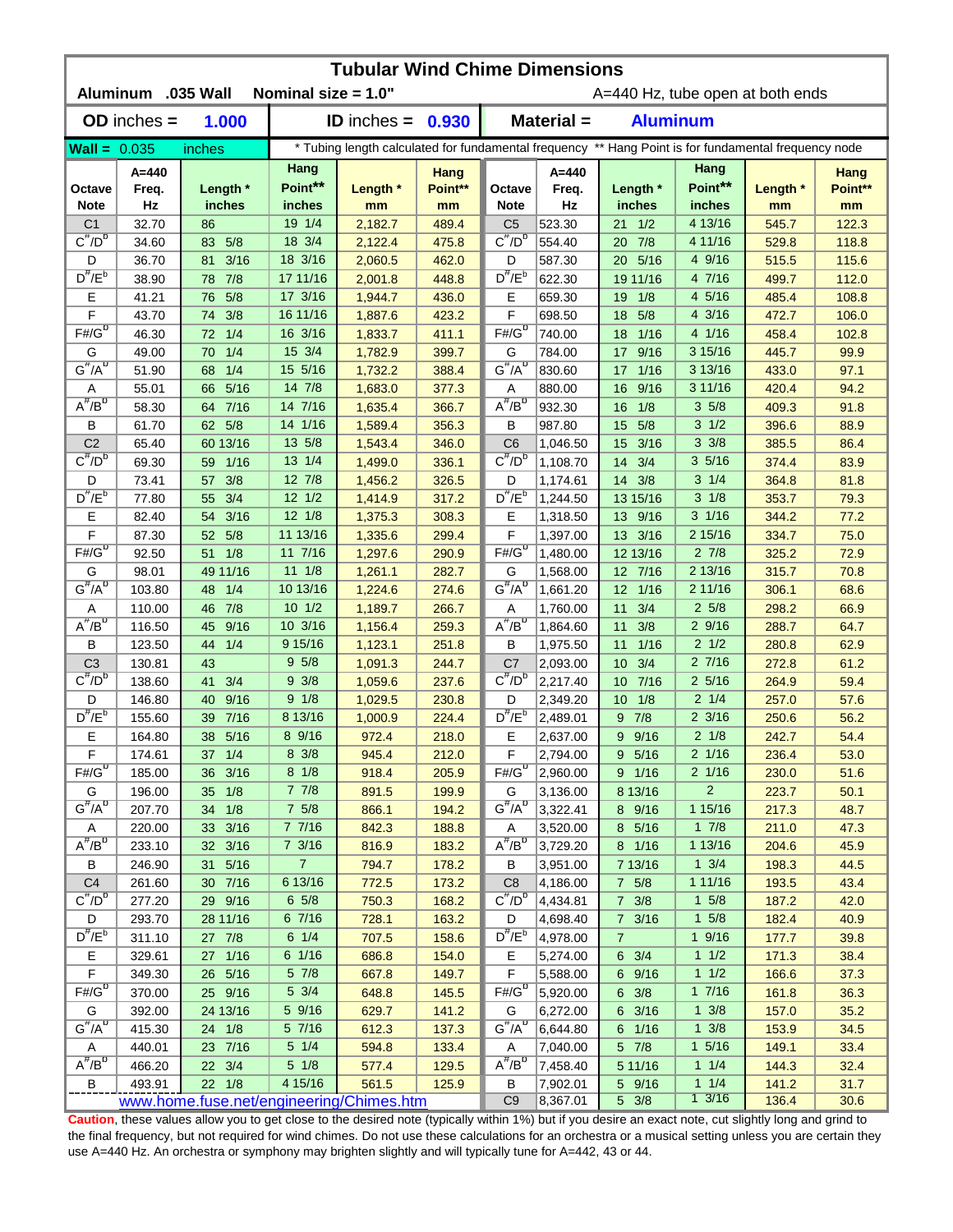| <b>Tubular Wind Chime Dimensions</b><br><b>Aluminum</b><br>.035 Wall<br>Nominal size = $11/4"$<br>A=440 Hz, tube open at both ends |                  |                         |                       |                                                                                                      |                |                                          |                      |                                     |                      |                |               |  |  |
|------------------------------------------------------------------------------------------------------------------------------------|------------------|-------------------------|-----------------------|------------------------------------------------------------------------------------------------------|----------------|------------------------------------------|----------------------|-------------------------------------|----------------------|----------------|---------------|--|--|
|                                                                                                                                    | $OD$ inches $=$  | 1.250                   |                       | ID inches $=$                                                                                        | 1.180          | $Material =$<br><b>Aluminum</b>          |                      |                                     |                      |                |               |  |  |
| $Wall = 0.035$                                                                                                                     |                  | inches                  |                       | * Tubing length calculated for fundamental frequency ** Hang Point is for fundamental frequency node |                |                                          |                      |                                     |                      |                |               |  |  |
|                                                                                                                                    | $A = 440$        |                         | Hang                  |                                                                                                      | Hang           |                                          | $A = 440$            |                                     | Hang                 |                | Hang          |  |  |
| Octave<br><b>Note</b>                                                                                                              | Freq.<br>Hz      | Length *<br>inches      | Point**<br>inches     | Length *<br>mm                                                                                       | Point**<br>mm  | Octave<br><b>Note</b>                    | Freq.<br>Hz          | Length *<br>inches                  | Point**<br>inches    | Length *<br>mm | Point**<br>mm |  |  |
| C <sub>1</sub>                                                                                                                     | 32.70            | 96 1/2                  | 21 5/8                | 2,449.2                                                                                              | 549.1          | C <sub>5</sub>                           | 523.30               | 24 1/8                              | 5 7/16               | 612.3          | 137.3         |  |  |
| $C^{\#}/D^b$                                                                                                                       | 34.60            | 93 13/16                | 21 1/16               | 2,381.0                                                                                              | 533.8          | $C^{\#}/D^D$                             | 554.40               | 23 7/16                             | $5 \t1/4$            | 594.8          | 133.4         |  |  |
| D                                                                                                                                  | 36.70            | 91 1/16                 | 20 7/16               | 2,311.2                                                                                              | 518.2          | D                                        | 587.30               | 22 3/4                              | $5 \frac{1}{8}$      | 577.4          | 129.5         |  |  |
| $D^{\#}/E^b$                                                                                                                       | 38.90            | 88 1/2                  | 19 13/16              | 2,246.1                                                                                              | 503.6          | $D^{\prime\prime}/E^b$                   | 622.30               | 1/8<br>22                           | 4 15/16              | 561.5          | 125.9         |  |  |
| Ε                                                                                                                                  | 41.21            | 85 15/16                | 19 1/4                | 2,181.1                                                                                              | 489.0          | Ε                                        | 659.30               | 21<br>1/2                           | 4 13/16              | 545.7          | 122.3         |  |  |
| F                                                                                                                                  | 43.70            | 1/2<br>83               | 18 3/4                | 2,119.2                                                                                              | 475.1          | F                                        | 698.50               | 7/8<br>20                           | 4 11/16              | 529.8          | 118.8         |  |  |
| $F# / G^D$                                                                                                                         | 46.30            | 1/8<br>81               | 18 3/16               | 2,059.0                                                                                              | 461.6          | $F# / G^D$                               | 740.00               | 5/16<br>20                          | 4 9/16               | 515.5          | 115.6         |  |  |
| G                                                                                                                                  | 49.00            | 78 13/16                | 17 11/16              | 2,000.3                                                                                              | 448.5          | G                                        | 784.00               | 19 11/16                            | 4 7/16               | 499.7          | 112.0         |  |  |
| $G^{\#}/A^D$                                                                                                                       | 51.90            | 5/8<br>76               | 17 3/16               | 1,944.7                                                                                              | 436.0          | $G^{\#}/A^D$                             | 830.60               | 1/8<br>19                           | 4 5/16               | 485.4          | 108.8         |  |  |
| Α<br>$A^{\#}/B^D$                                                                                                                  | 55.01            | 3/8<br>74               | 16 11/16              | 1,887.6                                                                                              | 423.2          | Α                                        | 880.00               | 5/8<br>18                           | 4 3/16               | 472.7          | 106.0         |  |  |
|                                                                                                                                    | 58.30            | 1/4<br>72               | 16 3/16               | 1,833.7                                                                                              | 411.1          | $A^{\#}/B^D$                             | 932.30               | 1/16<br>18                          | 4 1/16               | 458.4          | 102.8         |  |  |
| В                                                                                                                                  | 61.70            | 1/4<br>70               | 15 3/4                | 1,782.9                                                                                              | 399.7          | В                                        | 987.80               | 9/16<br>17                          | 3 15/16              | 445.7          | 99.9          |  |  |
| C <sub>2</sub><br>$C^{\prime\prime}/D^D$                                                                                           | 65.40            | 1/4<br>68               | 15 5/16<br>14 7/8     | 1,732.2                                                                                              | 388.4          | C <sub>6</sub><br>$C^{\prime\prime}/D^D$ | 1,046.50             | 1/16<br>17                          | 3 13/16<br>3 11/16   | 433.0          | 97.1          |  |  |
| D                                                                                                                                  | 69.30<br>73.41   | 5/16<br>66<br>3/8<br>64 | 14 7/16               | 1,683.0                                                                                              | 377.3<br>366.3 | D                                        | 1,108.70<br>1,174.61 | 9/16<br>16<br>1/8<br>16             | 35/8                 | 420.4<br>409.3 | 94.2<br>91.8  |  |  |
| $D^{\pi}/E^b$                                                                                                                      | 77.80            | 62 9/16                 | 14                    | 1,633.8<br>1,587.8                                                                                   | 356.0          | $D^{\#}/E^b$                             | 1,244.50             | 5/8<br>15                           | $3 \frac{1}{2}$      | 396.6          | 88.9          |  |  |
| Е                                                                                                                                  | 82.40            | 60 13/16                | 13 5/8                | 1,543.4                                                                                              | 346.0          | Е                                        | 1,318.50             | 3/16<br>15                          | $3 \frac{3}{8}$      | 385.5          | 86.4          |  |  |
| F                                                                                                                                  | 87.30            | 1/16<br>59              | 13 1/4                | 1,499.0                                                                                              | 336.1          | F                                        | 1,397.00             | 14<br>3/4                           | 35/16                | 374.4          | 83.9          |  |  |
| $F# / G^D$                                                                                                                         | 92.50            | 3/8<br>57               | 12 7/8                | 1,456.2                                                                                              | 326.5          | $F# / G^D$                               | 1,480.00             | 14 5/16                             | $3 \frac{3}{16}$     | 363.3          | 81.4          |  |  |
| G                                                                                                                                  | 98.01            | 3/4<br>55               | $12 \frac{1}{2}$      | 1,414.9                                                                                              | 317.2          | G                                        | 1,568.00             | 13 15/16                            | $3 \frac{1}{8}$      | 353.7          | 79.3          |  |  |
| $G^{\#}/A^D$                                                                                                                       | 103.80           | 3/16<br>54              | $12 \frac{1}{8}$      | 1,375.3                                                                                              | 308.3          | $G^{\#}/A^D$                             | 1,661.20             | 13 9/16                             | $3 \frac{1}{16}$     | 344.2          | 77.2          |  |  |
| Α                                                                                                                                  | 110.00           | 5/8<br>52               | 11 13/16              | 1,335.6                                                                                              | 299.4          | Α                                        | 1,760.00             | 13<br>1/8                           | 2 15/16              | 333.1          | 74.7          |  |  |
| $A^H/B^D$                                                                                                                          | 116.50           | 1/8<br>51               | 11 7/16               | 1,297.6                                                                                              | 290.9          | $A^{\overline{n}}/B^{\overline{D}}$      | 1,864.60             | 12 3/4                              | $2 \t7/8$            | 323.6          | 72.5          |  |  |
| В                                                                                                                                  | 123.50           | 5/8<br>49               | $11 \t1/8$            | 1,259.5                                                                                              | 282.4          | В                                        | 1,975.50             | 12 7/16                             | 2 13/16              | 315.7          | 70.8          |  |  |
| C <sub>3</sub>                                                                                                                     | 130.81           | 1/4<br>48               | 10 13/16              | 1,224.6                                                                                              | 274.6          | C <sub>7</sub>                           | 2,093.00             | 12 1/16                             | 2 11/16              | 306.1          | 68.6          |  |  |
| $C^{\prime\prime}/D^b$                                                                                                             | 138.60           | 7/8<br>46               | 101/2                 | 1,189.7                                                                                              | 266.7          | $C^{\#}/D^b$                             | 2,217.40             | 11 11/16                            | 25/8                 | 296.6          | 66.5          |  |  |
| D                                                                                                                                  | 146.80           | 9/16<br>45              | 10 3/16               | 1,156.4                                                                                              | 259.3          | D                                        | 2,349.20             | 11 3/8                              | 29/16                | 288.7          | 64.7          |  |  |
| $D^{\prime\prime}/E^b$                                                                                                             | 155.60           | 1/4<br>44               | 9 15/16               | 1,123.1                                                                                              | 251.8          | $D^{\#}/E^b$                             | 2,489.01             | 11<br>1/16                          | $2 \frac{1}{2}$      | 280.8          | 62.9          |  |  |
| Е                                                                                                                                  | 164.80           | 43                      | $9 \frac{5}{8}$       | 1,091.3                                                                                              | 244.7          | Е                                        | 2,637.00             | $10 \t3/4$                          | 27/16                | 272.8          | 61.2          |  |  |
| F                                                                                                                                  | 174.61           | 41<br>3/4               | 9 3/8                 | 1,059.6                                                                                              | 237.6          | F                                        | 2,794.00             | 10 7/16                             | $2\frac{5}{16}$      | 264.9          | 59.4          |  |  |
| $F# / G^D$                                                                                                                         | 185.00           | 40 9/16                 | 9 1/8                 | 1,029.5                                                                                              | 230.8          | $F#/\overline{G}^D$                      | 2,960.00             | $10 \t1/8$                          | $2 \frac{1}{4}$      | 257.0          | 57.6          |  |  |
| G                                                                                                                                  | 196.00           | 39 7/16                 | 8 13/16               | 1,000.9                                                                                              | 224.4          | G                                        | 3,136.00             | $9 \t7/8$                           | $2 \frac{3}{16}$     | 250.6          | 56.2          |  |  |
| $G^{\#}/A^D$                                                                                                                       | 207.70           | 38 5/16                 | 8 9/16                | 972.4                                                                                                | 218.0          | $G^H/A^D$                                | 3,322.41             | 9 9/16                              | $2 \frac{1}{8}$      | 242.7          | 54.4          |  |  |
| Α                                                                                                                                  | 220.00           | 37 <sup>2</sup><br>3/16 | 8 5/16                | 943.8                                                                                                | 211.6          | Α                                        | 3,520.00             | 9 5/16                              | $2 \frac{1}{16}$     | 236.4          | 53.0          |  |  |
| $A^{\#}/B^D$                                                                                                                       | 233.10           | 1/8<br>36               | $8 \frac{1}{8}$       | 916.9                                                                                                | 205.6          | $A^{\overline{n}}/B^{\overline{D}}$      | 3,729.20             | 9 1/16                              | $2 \frac{1}{16}$     | 230.0          | 51.6          |  |  |
| В                                                                                                                                  | 246.90           | 1/8<br>35               | $7 \t7/8$             | 891.5                                                                                                | 199.9          | В                                        | 3,951.00             | 8 3/4                               | 1 15/16              | 222.1          | 49.8          |  |  |
| C <sub>4</sub>                                                                                                                     | 261.60           | 34 1/8                  | $7\frac{5}{8}$        | 866.1                                                                                                | 194.2          | C <sub>8</sub>                           | 4,186.00             | $8 \t1/2$                           | $1 \t7/8$            | 215.7          | 48.4          |  |  |
| $C^{\overline{r}}/D^b$                                                                                                             | 277.20           | 33 1/8                  | 7 7/16                | 840.7                                                                                                | 188.5          | $C^{\pi}/D^b$                            | 4,434.81             | 8 5/16                              | $1 \t7/8$            | 211.0          | 47.3          |  |  |
| D<br>$D^{\frac{\pi}{r}}/E^b$                                                                                                       | 293.70           | 32 3/16                 | $7 \frac{3}{16}$      | 816.9                                                                                                | 183.2          | D                                        | 4,698.40             | 8 1/16                              | 1 13/16              | 204.6          | 45.9          |  |  |
|                                                                                                                                    | 311.10           | 5/16<br>31              | 7 <sup>7</sup>        | 794.7                                                                                                | 178.2          | $D^{\#}/E^b$                             | 4,978.00             | 7 13/16                             | $1 \frac{3}{4}$      | 198.3          | 44.5          |  |  |
| Е<br>F                                                                                                                             | 329.61<br>349.30 | 30 3/8<br>29 1/2        | 6 13/16<br>$6\;\;5/8$ | 770.9                                                                                                | 172.8          | Е<br>F                                   | 5,274.00             | $7 \t5/8$                           | 1 11/16<br>$1 \t5/8$ | 193.5          | 43.4<br>42.0  |  |  |
| $F# / G^D$                                                                                                                         | 370.00           | 28 11/16                | 6 7/16                | 748.7<br>728.1                                                                                       | 167.9<br>163.2 | $F# / G^D$                               | 5,588.00<br>5,920.00 | $7 \frac{3}{8}$<br>$7 \frac{3}{16}$ | $1 \t5/8$            | 187.2<br>182.4 | 40.9          |  |  |
| G                                                                                                                                  | 392.00           | 27 7/8                  | $6 \t1/4$             | 707.5                                                                                                | 158.6          | G                                        | 6,272.00             | 6 15/16                             | $1 \frac{9}{16}$     | 176.1          | 39.5          |  |  |
| $G^{\#}/A^D$                                                                                                                       | 415.30           | 27 1/16                 | 6 1/16                | 686.8                                                                                                | 154.0          | $G^H/A^D$                                | 6,644.80             | $6 \t3/4$                           | $1 \t1/2$            | 171.3          | 38.4          |  |  |
| A                                                                                                                                  | 440.01           | 26 5/16                 | $5 \frac{7}{8}$       | 667.8                                                                                                | 149.7          | A                                        | 7,040.00             | 6 9/16                              | $1 \t1/2$            | 166.6          | 37.3          |  |  |
| $A^H/B^D$                                                                                                                          | 466.20           | 25 9/16                 | $5 \frac{3}{4}$       | 648.8                                                                                                | 145.5          | $A^H/B^D$                                | 7,458.40             | $6 \t3/8$                           | 17/16                | 161.8          | 36.3          |  |  |
| B                                                                                                                                  | 493.91           | 24 13/16                | 5 9/16                | 629.7                                                                                                | 141.2          | В                                        | 7,902.01             | 6 3/16                              | $1 \frac{3}{8}$      | 157.0          | 35.2          |  |  |
| www.home.fuse.net/engineering/Chimes.htm                                                                                           |                  |                         |                       |                                                                                                      |                |                                          | 8,367.01             | 6 1/16                              | $1 \frac{3}{8}$      | 153.9          | 34.5          |  |  |